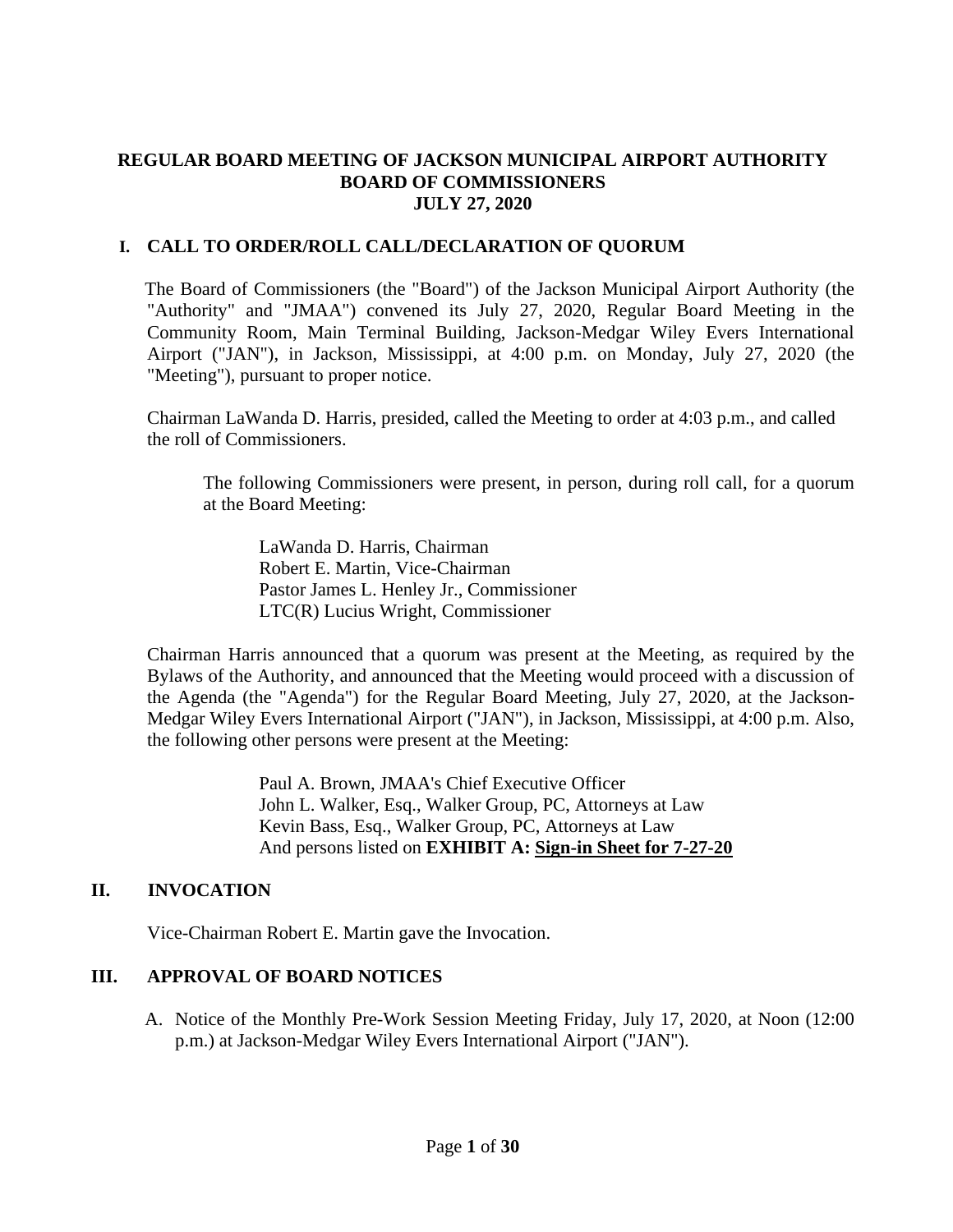B. Notice changing the location of the July Regular Monthly Board Meeting scheduled for Monday, July 27, 2020, from Hawkins Field Airport to the Jackson-Medgar Wiley Evers International Airport Community Room.

#### **RESOLUTION CY-2020-126**

### **APPROVAL OF THE: (I) NOTICE OF THE JULY 17, 2020 PRE-WORK SESSION MEETING; AND (II) NOTICE CHANGING THE LOCATION OF THE JULY 27, 2020 REGULAR BOARD MEETING FROM HAWKINS FIELD AIRPORT TO JACKSON-MEDGAR WILEY EVERS INTERNATIONAL AIRPORT**

After discussion and review, and upon the motion made by Vice-Chairman Martin, seconded by Commissioner LTC(R) Wright, and approved by a unanimous vote, the following Resolution was made and entered.

**RESOLVED**, that the Board hereby approves the: (i) Notice of the July 17, 2020 Pre-Work Session Meeting; and (ii) Notice Changing the location of the July 27, 2020 Regular Board Meeting from Hawkins Field Airport to Jackson-Medgar Wiley Evers International Airport.

Yeas: Harris, Henley, Martin, Wright Nays: None Abstentions: None

July 27, 2020

### **IV. APPROVAL AND EXECUTION OF MINUTES**

- A. Regular Scheduled Monthly Work Session of Board of Commissioners Meeting, Thursday, June 18, 2020, at 8:30 a.m. at Jackson-Medgar Wiley Evers International Airport.
- B. Board of Commissioners Rescheduled Regular Board Meeting, Monday, June 22, 2020, at Noon, at Jackson-Medgar Wiley Evers International Airport.
- C. Special Board Meeting of Board of Commissioners, Thursday, July 16, 2020, at 9:00 a.m., at Jackson-Medgar Wiley Evers International Airport.

### **RESOLUTION CY-2020-127**

#### **APPROVAL OF THE MINUTES OF THE: (I) JUNE 18, 2020 REGULAR WORK SESSION; (II) JUNE 22, 2020 RESCHEDULED REGULAR BOARD MEETING; AND (III) JULY 16, 2020 SPECIAL MEETING**

After discussion and review, and upon the motion made by Vice-Chairman Martin, seconded by Commissioner LTC(R) Wright, the Minutes of the: (i) June 18, 2020 Regular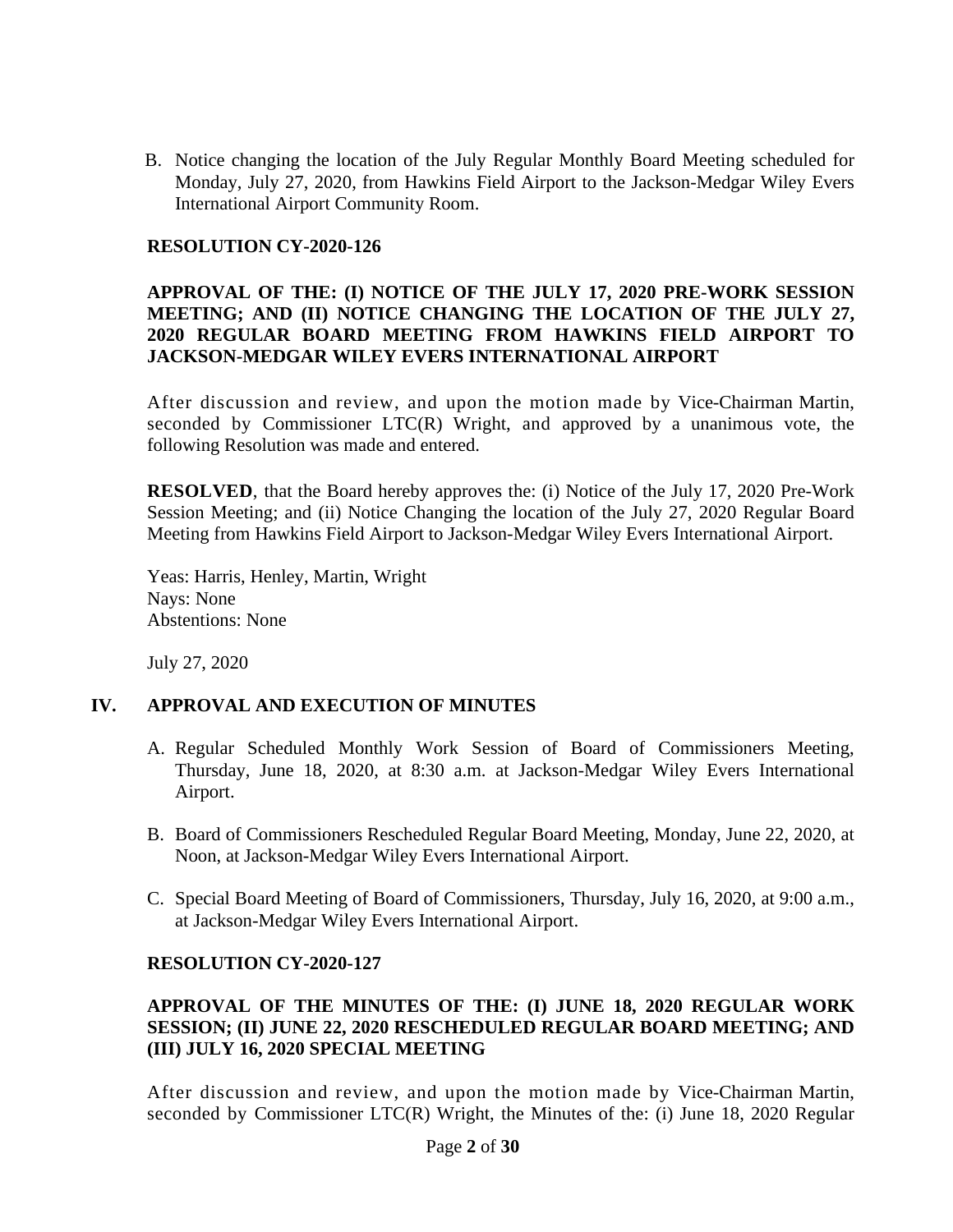Work Session; (ii) June 22, 2020 Rescheduled Regular Board Meeting; and (iii) July 16, 2020 Special Meeting, were approved by a unanimous vote of the Commissioners, and the following Resolution was made and entered.

**RESOLVED**, that the Board hereby approves the Minutes of the: (i) June 18, 2020 Regular Work Session; (ii) June 22, 2020 Rescheduled Regular Board Meeting; and (iii) July 16, 2020 Special Meeting as presented, and directs that said Minutes be filed in the appropriate Minute Book and Records of the Authority.

Yeas: Harris, Henley, Martin, Wright Nays: None Abstentions: None

July 27, 2020

# **V. PUBLIC COMMENTS**

None.

### **VI. REPORTS**

Chairman Harris asked if any persons are attending the Meeting via teleconference. Next, Ms. Jarese Wilson, Mr. Gregory Chappell, Mr. Don Arthur, and Mr. Brian Drake, all of Unison Consulting, Inc., announced their teleconference attendance at the Meeting. Next, Mr. Brown announced that Mr. Akil Webster, of eXpert Professional Solutions, was attending by teleconference.

### **A. Report from the Chairman**

Chairman Harris cautioned everyone to remain safe during the pandemic. She then stated that JMAA is undergoing change, which is good for the organization. She encouraged everyone to continue to embrace the changes.

Further, Chairman Harris asked everyone to keep Mr. Michael Gater, Director of Human Resources, and his family in their prayers as to the recent death of his granddaughter.

# **B. Chief Executive Officer**

**1***.* **Airport Project Manager Summary, Period Ending June 30, 2020 …………………………………………………………………………..Page 1 1**

Mr. Paul A. Brown, CEO, directed the Board's attention to the Airport Project Manager

 $1$  The page numbers herein are the page numbers contained in the Meeting Packet which is attached as an Exhibit to the July 27, 2020 Regular Board Meeting ("Meeting") Minutes.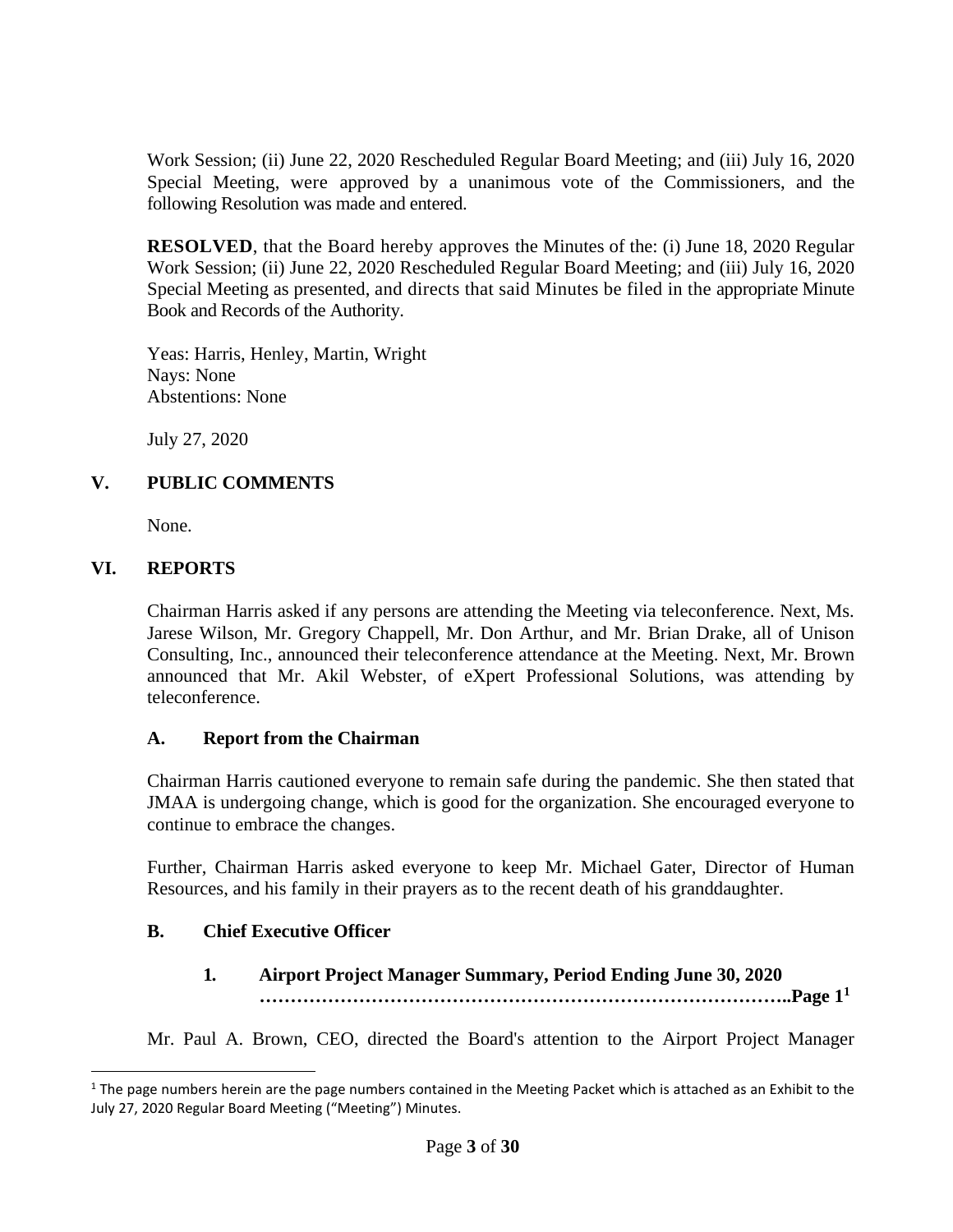Summary ("APMS"), found at pages 1-14 in the July 27, 2020 Regular Board Meeting Packet, and distributed to the Board before the July 27, 2020 Regular Board Meeting. Mr. Brown listed the projects in the Airport Project Manager Summary as to both JAN and Hawkins Field Airport ("HKS"). The APMS was provided to the Board and discussed during the July 23, 2020 Work Session. There were no additional questions from the Board.

# **2***.* **Airport Activity Statistics Report, Period Ending June 30, 2020 ………………………………………………………………………......Page 15**

Mr. Brown directed the Board's attention to the Airport Activity Statistics Report ("AASR"), found on pages 15-33 in the July 27, 2020 Regular Board Meeting Packet, and distributed to the Board before the July 27, 2020 Regular Board Meeting. Mr. Brown announced that the passenger statistics report relates to passengers and operations at both JAN and HKS. The AASR was provided and discussed during the July 23, 2020 Work Session. There were no new questions.

# *3. Disadvantaged Business Enterprise Report*

Next, Mr. Brown gave the following statistics as to contracts with Minority/Women/Disadvantaged Business Enterprises ("M/W/DBEs") and City of Jackson based businesses during June 2020:

- Direct and Indirect Payments to M/W/DBEs Firms: 49% of the Total Amount of Eligible Payments; and
- Payments to City of Jackson, MS-based firms: 47% of the Total Amount of Eligible Payments.

# *4. FY 2021 Budget Presentation Discussion and Remarks*

Then, Mr. Brown referenced the 2021 Budget information provided to the Board during the July 16, 2020 Special Meeting, the follow-up information provided during the July 23, 2020 Work Session, and the follow-up information emailed to the Board after the July 23, 2020 Work Session. He asked if the Board had any additional questions or wanted any additional information regarding the 2021 budget.

Commissioner Pastor Henley stated that the information provided by Unison Consulting, Inc. was not the information that he requested. He explained that the information provided was not a detailed explanation of the budget proposal but instead was simply a summary.

Mr. Brown requested that the Unison team provide the information requested by Commissioner Pastor Henley to all of the Board Members, in addition to Commissioner Pastor Henley.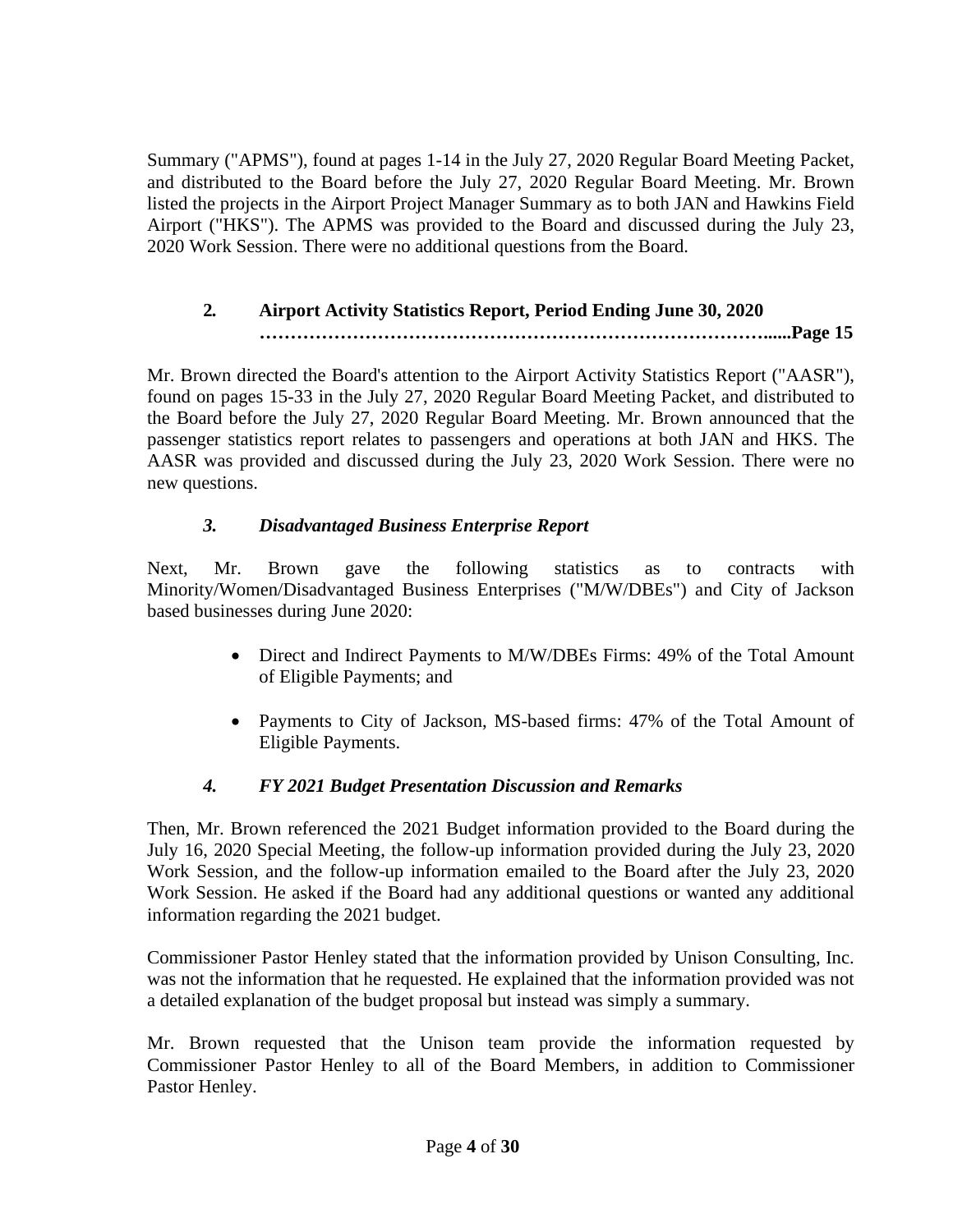In response, Chairman Harris announced that she would call a Special Meeting to consider the Fiscal Year 2021 Budget after Commissioner Pastor Henley receives and is able to review the information that he previously requested.

Next, JMAA's Staff presented a video recording that recapped the 2020 JET-A, JMAA Education and Training Academy Camp that was held at Hawkins Field Airport during the period July 13, 2020, through July 17, 2020. The JMAA Board Members applauded Staff, Ms. LSherie Dean, JMAA's Public Information Officer, and the other volunteers that helped make the Camp a success. Mr. Brown also thanked the Commissioners for all their contributions to the Camp.

# **C. Attorney**

Attorney Walker addressed the inquiry made by the Board during the July 23, 2020 Work Session as to requiring face-coverings for traveling passengers at other airports. Attorney Walker informed the Board that he checked with the ACI Legal Committee and that the governing authorities for a number of Airports have enacted orders, ordinances, resolutions, etc. that mandated the wearing of face-coverings by persons while at the Airports. In that regard, Attorney Walker explained to the Board that JMAA would not be the only Airport to mandate the required wearing of face-coverings if the Board desires to pass a resolution requiring the wearing of face-coverings at JMAA's Airports.

Commissioner LTC(R) Wright then asked about enforcement of the use of face-coverings as to tenants of JMAA. Chairman Harris stated that airline passengers and JMAA employees are required to wear face-coverings. Thus, the proposed Resolution merely requires others entering JMAA's Airports to wear a face-covering. Further, she stated as to compliance with the Resolution that JMAA should employ a soft mandate in terms of mandating the wearing of facemasks.

The Board and Attorney Walker then held some additional discussion regarding enforcing the requiring face-coverings mandate. Attorney Walker explained that JMAA's resolution does not have to have a specific penalty provision because of the enforcement mechanisms contained in the Executive Order of the Mayor of the City of Jackson, MS, and the Executive Order of the Governor of Mississippi contain penalty provisions which JMAA, as Mississippi governmental entity, has the legal authority to utilize against any person who refuses to wear a face-covering.

After some additional discussion, the Board stated that it wants the Resolution to require all tenants and customers of JMAA to wear face-coverings while on property governed by JMAA.

Then, Chairman Harris announced that the Board would consider the Resolution regarding mandating the wearing of facemasks at a later point on the Agenda.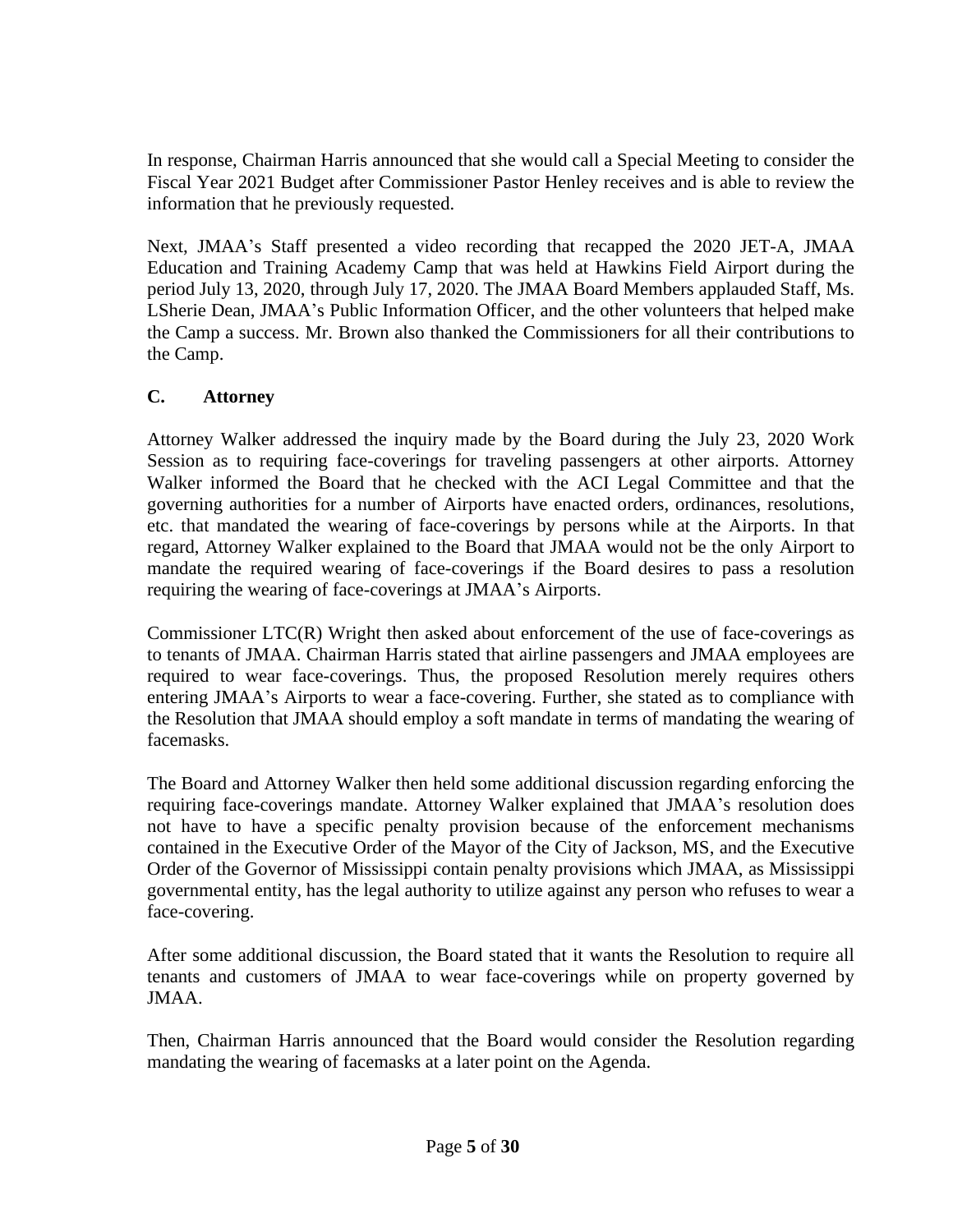Next, Attorney Walker announced that there are no additional items being presented by the Walker Group, PC at this time.

### **VII. ACTION ITEMS**

### **A. Financial Matters**

### **1. Financial Reports for June 2020:**

*a. Balance Sheet: Accept…………………………………….........Page 34*

Mr. Brown directed the Board's attention to the Balance Sheet for June 2020, which was included in the Regular Board Meeting Packet and was discussed at the July 23, 2020 Work Session. There were no additional questions. Mr. Brown requested that the Board adopt a Resolution accepting the Balance Sheet for June 2020.

### **RESOLUTION CY-2020-128**

### **RESOLUTION ACCEPTING/APPROVING THE JUNE 2020 BALANCE SHEET**

Upon motion by Vice-Chairman Martin, seconded by Commissioner LTC(R) Wright, the following **RESOLUTION** was made and approved by a majority vote 3-0-1.

**WHEREAS,** the Board of Commissioners (the "Board") of the Jackson Municipal Airport Authority (the "Authority") reviewed and considered the Authority's Balance Sheet for the month and period ending June 30, 2020, which is included in the Regular Board Meeting Packet at pages 34-35, and was distributed to the Board before the July 27, 2020 Regular Board Meeting.

**IT IS, THEREFORE, RESOLVED** that the Board hereby accepts and approves the Balance Sheet for June 2020.

Yeas: Harris, Martin, Wright Nays: None Abstentions: Henley

July 27, 2020

### *b. Income Statement: Accept……………………………………..Page 36*

Next, Mr. Brown directed the Board's attention to the Income Statement for June 2020, which was included in the July 27, 2020 Regular Board Meeting Packet and was discussed during the July 23, 2020 Work Session. There were no additional questions. Mr. Brown requested that the Board adopt a Resolution accepting the Income Statement for June 2020.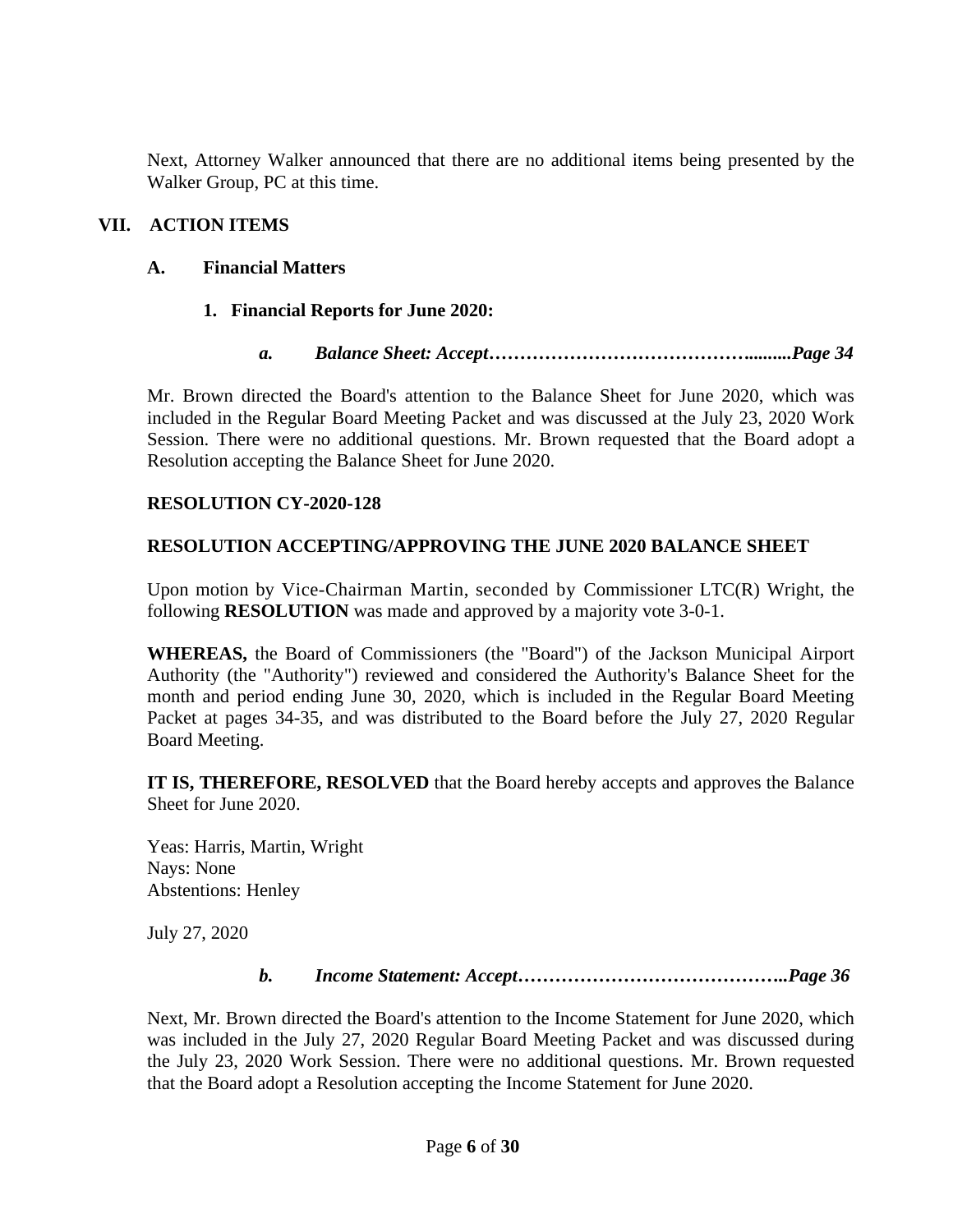Vice-Chairman Martin moved that the JMAA Board approve the June 2020 Income Statement and Commissioner LTC(R) Wright seconded the motion.

Next, Commissioner Pastor Henley referenced reclassifying the Cares Act funds as discussed during the July 23, 2020 Work Session and expressed that doing so would be proper according to JMAA's Bond Counsel's Opinion. He added that it would help JMAA as far as the debt coverage ratio. Mr. Brown informed the Board that the previously discussed action was not completed. He explained that the Finance Department was directed to make the reclassification.

Then, Chairman Harris suggested tabling the motion regarding the Income Statement Docket to allow the Finance Department to make the reclassification.

Chairman Harris moved to table the motion to approve the Income Statement. The motion to table was seconded by Commissioner Pastor Henley and approved by a unanimous vote.

*c. Claims Docket for June 2020: Approve……………………..Page 39*

Then, Mr. Brown directed the Board's attention to the Claims Docket for June 2020, which was included in the Regular Board Meeting Packet and discussed during the July 23, 2020 Work Session. There were no additional questions. Mr. Brown requested that the Board adopt a Resolution accepting the Claims Docket for June 2020.

### **RESOLUTION CY-2020-129**

### **RESOLUTION ACCEPTING/APPROVING THE JUNE 2020 CLAIMS DOCKET**

Upon motion by Commissioner LTC(R) Wright, seconded by Vice-Chairman Martin, the following **RESOLUTION** was made and approved by a majority vote 3-1-0.

**WHEREAS,** the Board of Commissioners (the "Board") of the Jackson Municipal Airport Authority (the "Authority") reviewed and considered the Authority's Claims Docket for the month and period ending June 30, 2020, which is included in the Regular Board Meeting Packet at pages 39-41, and was distributed to the Board before the July 27, 2020 Rescheduled Regular Board Meeting.

**IT IS, THEREFORE, RESOLVED** that the Board hereby authorizes payment of the claims appearing on the June 2020 Claims Docket for \$1,586,840.68.

Yeas: Harris, Martin, Wright Nays: Henley Abstentions: None

July 27, 2020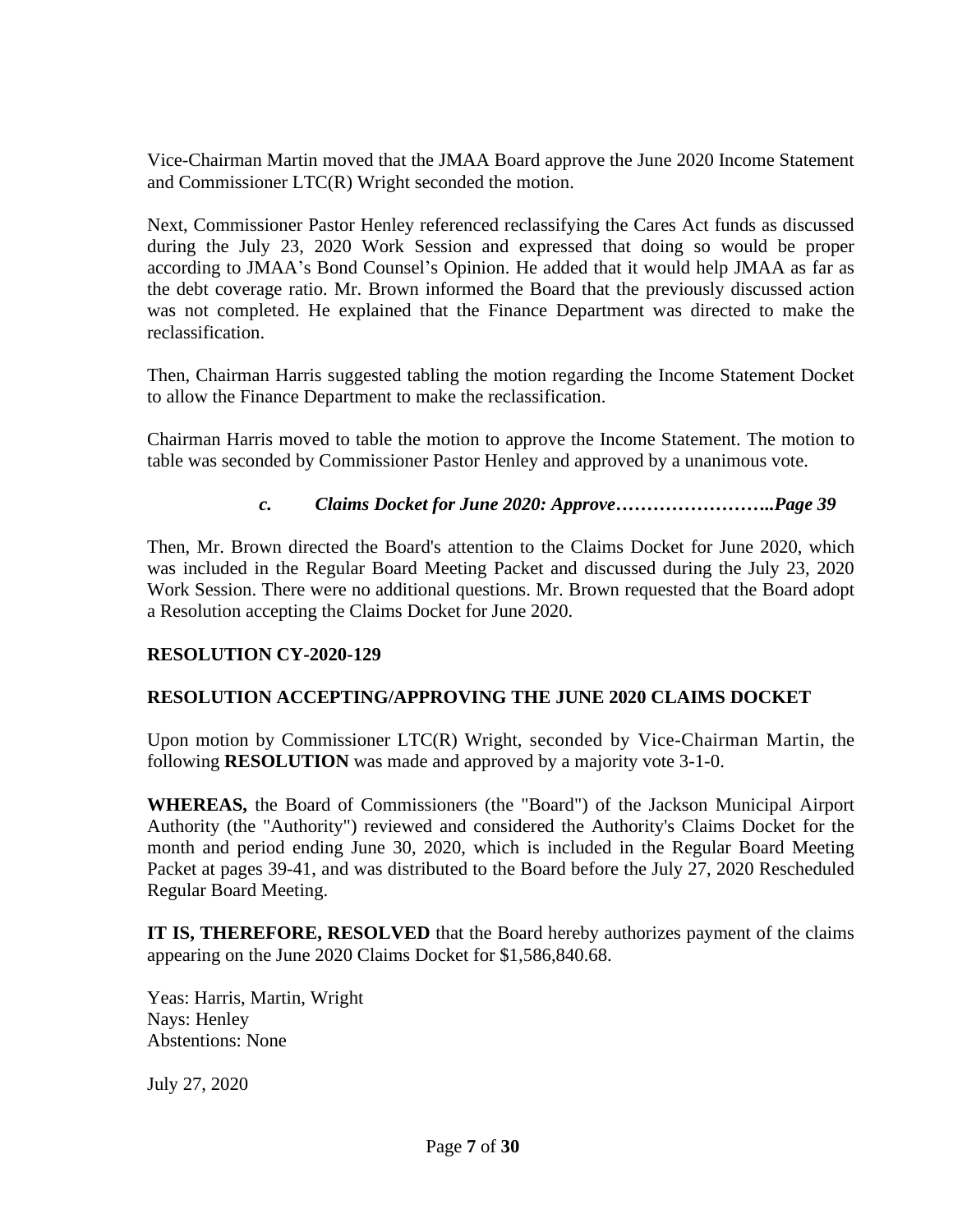There were no inquiries or actions taken regarding the Quarterly Statistics.

### **B. Construction Projects**

*1. Fence Replacement, Phase 1, HKS: Authorization to: (i) Award the Construction Contract to Innovative Performance Construction Company, LLC; and (ii) Approve, After Review by Legal Counsel, To Enter Into an Agreement (Innovative Performance Construction Company, LLC)…………………….…..............……………………..…………....Page 43*

Ms. Vera Hall, President of Innovative Performance Construction, Company, LLC addressed the Board of Commissioners. She provided some of her background and experience in the construction industry and thanked the Board for considering Innovative for the opportunity. She explained that Mr. Don Williams would be the Project Manager. Then, Mr. Williams addressed the Board and provided some of his construction background and experience.

Commissioner Pastor Henley informed the Board that Innovative Performance Construction Company, LLC, is the 2020 Small Business Association's Small Business Minority Contractor of the Year, and Ms. Hall is the Small Business Person of the Year. The Board congratulated Ms. Hall on her achievements. Next, the Board considered Staff's request in the following Resolution.

### **RESOLUTION CY-2020-130**

**RESOLUTION: (I) AUTHORIZING JACKSON MUNICIPAL AIRPORT AUTHORITY'S STAFF TO ACCEPT THE BID OF INNOVATIVE PERFORMANCE CONSTRUCTIVE COMPANY, LLC, IN THE AMOUNT OF \$200,550.50, REGARDING THE FENCE REPLACEMENT PROJECT AT HAWKINS FIELD AIRPORT; (II) APPROVING JMAA'S STAFF TO ENTER INTO A CONSTRUCTION AGREEMENT WITH INNOVATIVE, AFTER JMAA'S LEGAL COUNSEL SUCCESSFULLY NEGOTIATES AND DRAFTS THE AGREEMENT WITH INNOVATIVE**

Upon motion by Commissioner LTC(R) Wright, seconded by Vice-Chairman Martin, the following **RESOLUTION** was made and approved by a unanimous vote.

**WHEREAS**, the Board has considered the request of Jackson Municipal Airport Authority's ("JMAA") Staff for: (i) authority to accept the bid of Innovative Performance Construction Company, LLC ("Innovative"), a Mississippi Limited Liability Company headquartered in Lorman, Mississippi, in the amount of \$200,550.50, regarding the Fence Replacement, Phase 1 Project ("Project") at Hawkins Field Airport ("HKS"); and (ii) approval to enter into a Construction Agreement ("Agreement") with Innovative, after JMAA's Legal Counsel successfully negotiates and drafts the Agreement with Innovative; and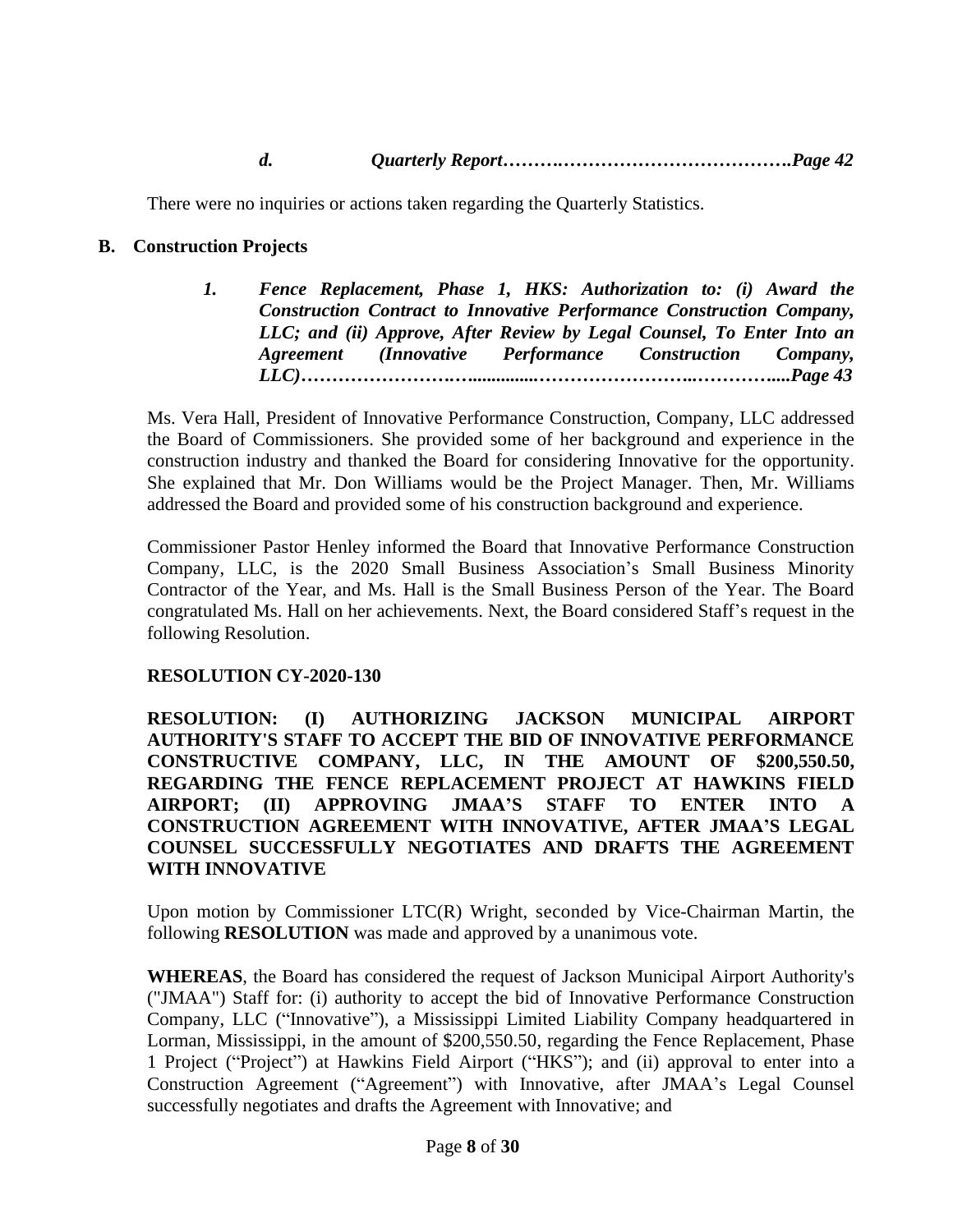**WHEREAS**, Innovative is certified as a Disadvantaged Business Enterprise ("DBE") and will perform approximately 68.24% of the services, therefore, the DBE participation rate for the Project is 68.24%; and

**WHEREAS**, the Board finds that such requests, which are explained in Memorandum No. CP 2020-22, dated July 27, 2020, found at pages 43-45 of the Meeting Packet, ought to be granted.

**IT IS, THEREFORE, RESOLVED** that JMAA's Staff is: (i) authorized to accept the bid of Innovative Performance Construction Company, LLC ("Innovative"), a Mississippi Limited Liability Company headquartered in Lorman, Mississippi, in the amount of \$200,550.50, regarding the Fence Replacement, Phase 1 Project ("Project") at Hawkins Field Airport ("HKS"); and (ii) approved to enter into a Construction Agreement ("Agreement") with Innovative, after JMAA's Legal Counsel successfully negotiates and drafts the Agreement with Innovative; and

**IT IS, THEREFORE, FURTHER RESOLVED** that Innovative is certified as a Disadvantaged Business Enterprise ("DBE") and will perform approximately 68.24% of the services; therefore, the DBE participation rate for the Project is 68.24%; and

**IT IS, THEREFORE, FURTHER RESOLVED** that such requests are fully explained in Memorandum No. CP 2020-22, dated July 27, 2020, found on pages 43-45 of the Meeting Packet.

Yeas: Harris, Henley, Martin, Wright Nays: None Abstentions: None

July 27, 2020

# **C. Procurements**

*1. Emergency Repair of the Security Perimeter Fence in the Northwest Operations Area, JAN: Ratify the Emergency Repair of the Security Perimeter Fence in the Air Operations Area at Jackson-Medgar Wiley Evers International Airport ("JAN") for the Total Amount of \$20,605.00 by Ponderosa Fence and Gate Company ("Ponderosa") under Section 31-7-13 (k), Mississippi Code 1972.……..……………………………………...Page 46*

Chairman Harris asked the reason JMAA's Staff decided to contract with Ponderosa Fence & Gate Company. In response, Mr. Will Dickson, Director of Public Safety and Operations, informed the Board that JMAA reached out to the fencing companies on the JMAA's vendor list. He explained that Ponderosa and one (1) other company responded to JMAA's call for assistance.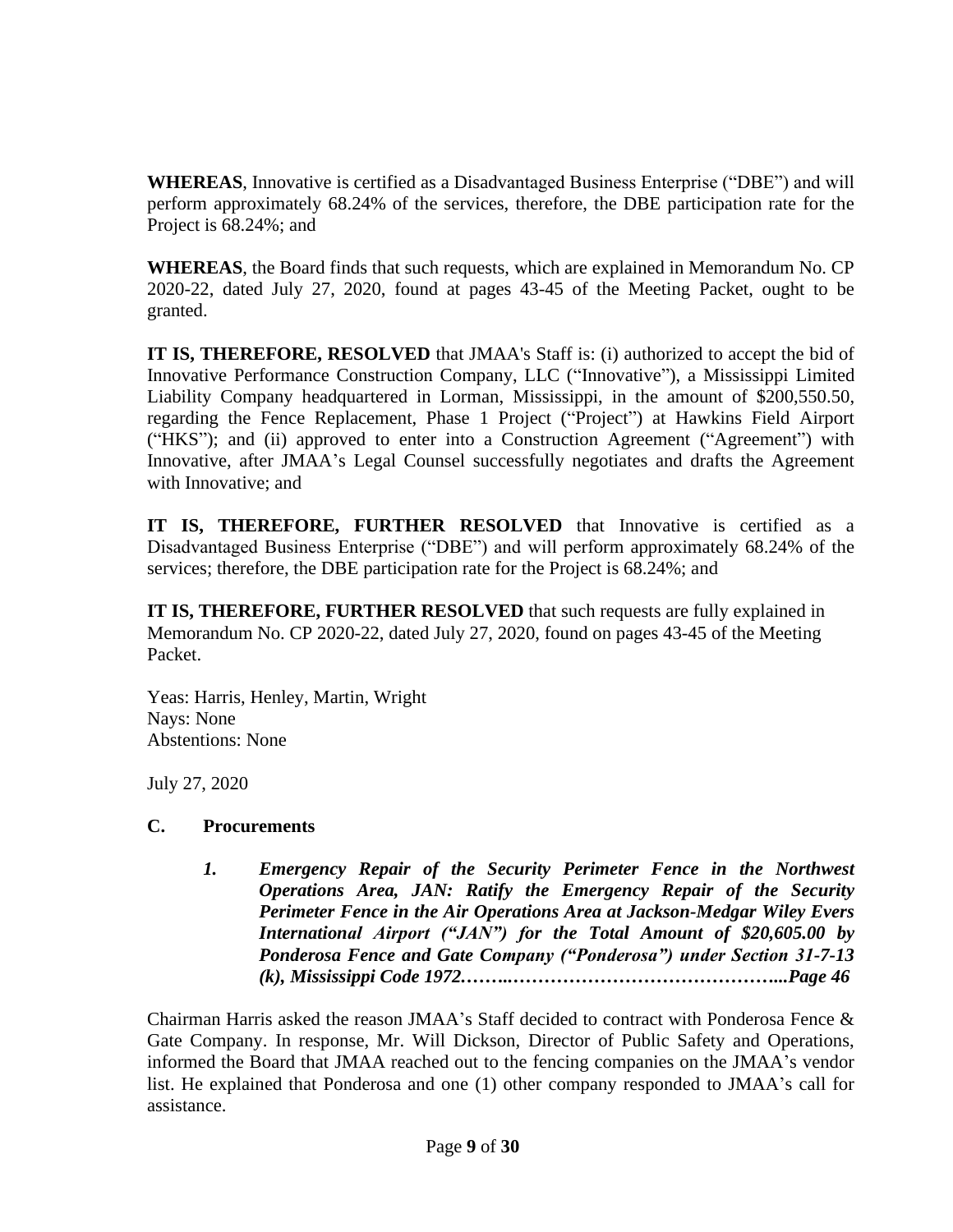### **RESOLUTION CY-2020-131**

**RESOLUTION RATIFYING THE EMERGENCY REPAIR OF THE SECURITY PERIMETER FENCE IN THE AIR OPERATIONS AREA AT THE JACKSON-MEDGAR WILEY EVERS INTERNATIONAL AIRPORT ("JAN") FOR THE TOTAL AMOUNT OF \$20,605.00, BY PONDEROSA FENCE AND GATE COMPANY, UNDER SECTION 31-7-13 (k), MISSISSIPPI CODE OF 1972**

Upon motion by Commissioner LTC(R) Wright, seconded by Vice-Chairman Martin, the following **RESOLUTION** was made and approved by a unanimous vote.

**WHEREAS**, the Board has considered the request of Jackson Municipal Airport Authority's ("JMAA") Staff for the Board to ratify the emergency repair of the Security Perimeter Fence in the Air Operations Area at Jackson-Medgar Wiley Evers International Airport ("JAN") for the total amount of \$20,605.00 by Ponderosa Fence and Gate Company ("Ponderosa") under Section 31-7-13 (k), Mississippi Code 1972; and

**WHEREAS**, the Board acknowledges receipt and review of Memorandum No. DPSO 2020- 13, dated July 27, 2020, which sets forth the circumstances and justification for certain emergency repairs made by Ponderosa to approximately 200 feet of the Security Perimeter Fence line located in the Northwest AOA at JAN, the accompanying Certificate of Will Dickson regarding the emergency repairs, and Ponderosa's invoice for said repairs which totaled \$20,605.00; and

**WHEREAS**, the Board finds that such circumstances and justifications are more fully explained in Memorandum No. DPSO 2020-13, dated January 27, 2020, the Emergency Repairs Certificate of Will Dickson, and Ponderosa's Invoice, located on pages 46-49 of the Meeting Packet.

**IT IS, THEREFORE, RESOLVED** that the Board does hereby ratify the emergency repair of the Security Perimeter Fence in the AOA at Jackson-Medgar Wiley Evers International Airport ("JAN") for the total amount of \$20,605.00 by Ponderosa Fence and Gate Company ("Ponderosa") under Section 31-7-13 (k), Mississippi Code 1972; and

**IT IS, THEREFORE, FURTHER RESOLVED** that the Board does hereby acknowledge receiving and reviewing Memorandum No. DPSO 2020-13, dated July 27, 2020, which sets forth the circumstances and justification for certain emergency repairs made by Ponderosa to approximately 200 feet of the Security Perimeter Fence line located in the Northwest Air Operations Area ("AOA") at JAN, the accompanying Certificate of Will Dickson regarding the emergency repairs, and Ponderosa's invoice for said repairs which totaled \$20,605.00; and

**IT IS, THEREFORE, FURTHER RESOLVED** that the Board finds that such circumstances and justifications are more fully explained in Memorandum NO. DPSO 2020-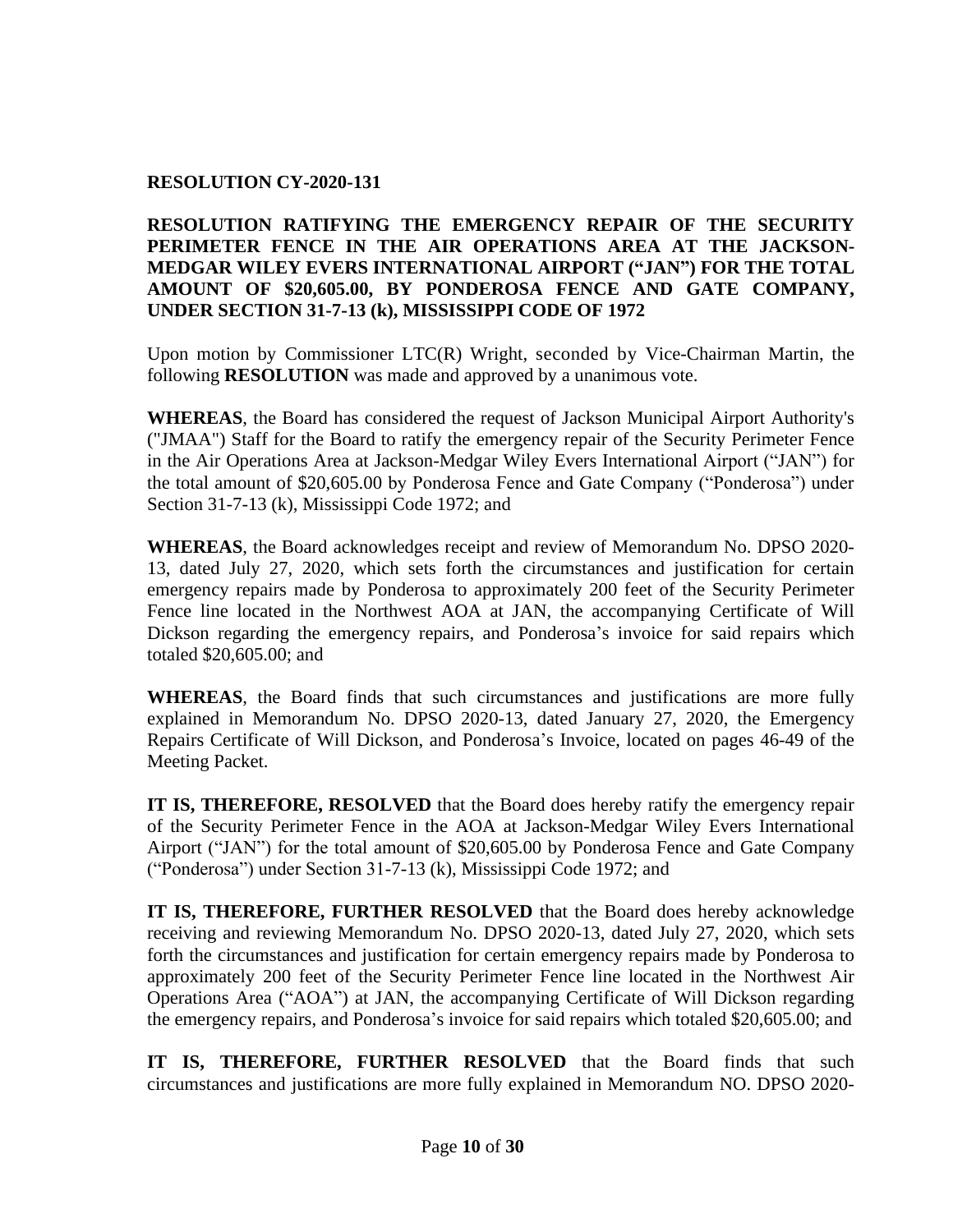13, dated July 27, 2020, the Emergency Repairs Certificate of Will Dickson, and Ponderosa's invoice, located at pages 46-49 of the Meeting Packet.

Yeas: Harris, Henley, Martin, Wright Nays: None Abstentions: None

July 27, 2020

*2. Emergency Repair of the Backup Generators at Jackson-Medgar Wiley Evers International Airport, JAN: Ratify the Emergency Repair of the Backup Generators at Jackson-Medgar Wiley Evers International Airport ("JAN") for the Total Amount of \$5,996.12 by Taylor Power Systems ("Taylor") under Section 31-7-13 (k), Mississippi Code 1972……..…Page 50*

In response to Commissioner LTC(R) Wright's inquiry, Mr. Dickson informed the Board that the repairs were made to two (2) generators that are located below JMAA's observation deck.

Next, in response to Vice-Chairman Martin's inquiry, Mr. Dickson informed the Board that both of the generators needed repairs at the same time.

### **RESOLUTION CY-2020-132**

#### **RESOLUTION RATIFYING THE EMERGENCY REPAIR OF THE BACKUP GENERATORS AT JACKSON-MEDGAR WILEY EVERS INTERNATIONAL AIRPORT ("JAN") FOR THE TOTAL AMOUNT OF \$5,996.00 BY TAYLOR POWER SYSTEMS UNDER SECTION 31-7-13 (k), MISSISSIPPI CODE OF 1972**

Upon motion by Vice-Chairman Martin, seconded by Commissioner LTC(R) Wright, the following **RESOLUTION** was made and approved by a unanimous vote.

**WHEREAS**, the Board has considered the request of Jackson Municipal Airport Authority's ("JMAA") Staff for the Board to ratify the emergency repair of the Backup Generators at Jackson-Medgar Wiley Evers International Airport ("JAN") for the total amount of \$5,996.12 by Taylor Power Systems ("Taylor") under Section 31-7-13 (k), Mississippi Code 1972; and

**WHEREAS**, the Board acknowledges receipt and review of Memorandum No. DPSO 2020- 14, dated July 27, 2020, which sets forth the circumstances and justification for certain emergency repairs made by Taylor to the Backup Generators at JAN, the accompanying Emergency Repairs Certificate of Paul Brown regarding the emergency repairs, and Taylor's invoice for said repairs which totaled \$5,996.12; and

**WHEREAS**, the Board finds that such circumstances and justifications are more fully explained in Memorandum No. DPSO 2020-14, dated July 27, 2020, the Emergency Repairs Certificate of Paul Brown, along with Taylor's Invoice at pages 50-55 of the Meeting Packet.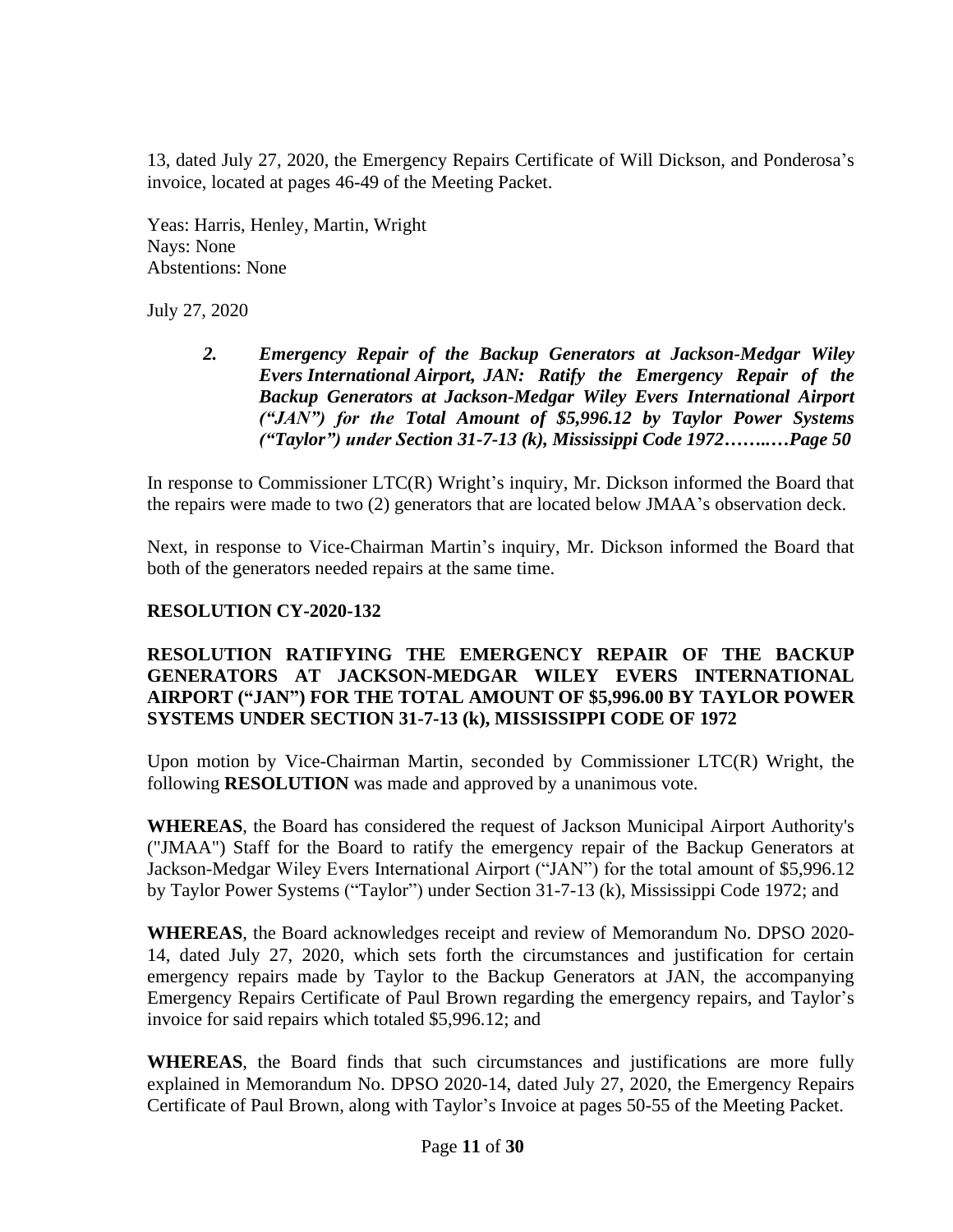**IT IS, THEREFORE, RESOLVED** that the Board does hereby ratify the emergency repair of the Backup Generators at Jackson-Medgar Wiley Evers International Airport ("JAN") for the total amount of \$5,996.12 by Taylor under Section 31-7-13 (k), Mississippi Code 1972; and

**IT IS, THEREFORE, FURTHER RESOLVED** that the Board does hereby acknowledge receiving and reviewing Memorandum No. DPSO 2020-14, dated July 27, 2020, which sets forth the circumstances and justification for certain emergency repairs made by Taylor to the Backup Generators at JAN, the accompanying Emergency Repairs Certificate of Paul Brown regarding the emergency repairs, and Taylor's invoice for said repairs which totaled \$5,996.12; and

**IT IS, THEREFORE, FURTHER RESOLVED** that the Board finds that such circumstances and justifications are more fully explained in Memorandum No. DPSO 2020- 14, dated July 27, 2020, the Emergency Repairs Certificate of Paul Brown, along with Taylor's Invoice at pages 50-55 of the Meeting Packet.

Yeas: Harris, Henley, Martin, Wright Nays: None Abstentions: None

July 27, 2020

# **D. Service Agreements**

*1. Amend Consultant Agreement: JMAA: (i) Authorization to Execute Amendment No. 2 to the Consulting Agreement with Tyler Technologies to Perform Professional Services Related to Enterprise Resource Planning ("ERP") Project; and (ii) Approval of a Total Fee Amount for the Services ("Tyler Technologies, Inc.")……...……………………………………Page 56*

In response to Vice-Chairman Martin's inquiry, Mike Secor, of eXpert Professional Solutions, addressed the Board and explained that the amendment is related to getting the ERP Project to be completed by the end of the year. He further explained all of the components of the Project that need to be completed and the number of hours needed to complete them. Mr. Secor explained that there were some timing issues early on in the Project that affected Tyler's ability to move forward with the Project.

The Board held some additional discussion and then considered JMAA's Staff's request via the following Resolution.

# **RESOLUTION CY-2020-133**

**RESOLUTION: (I) AUTHORIZING JACKSON MUNICIPAL AIRPORT**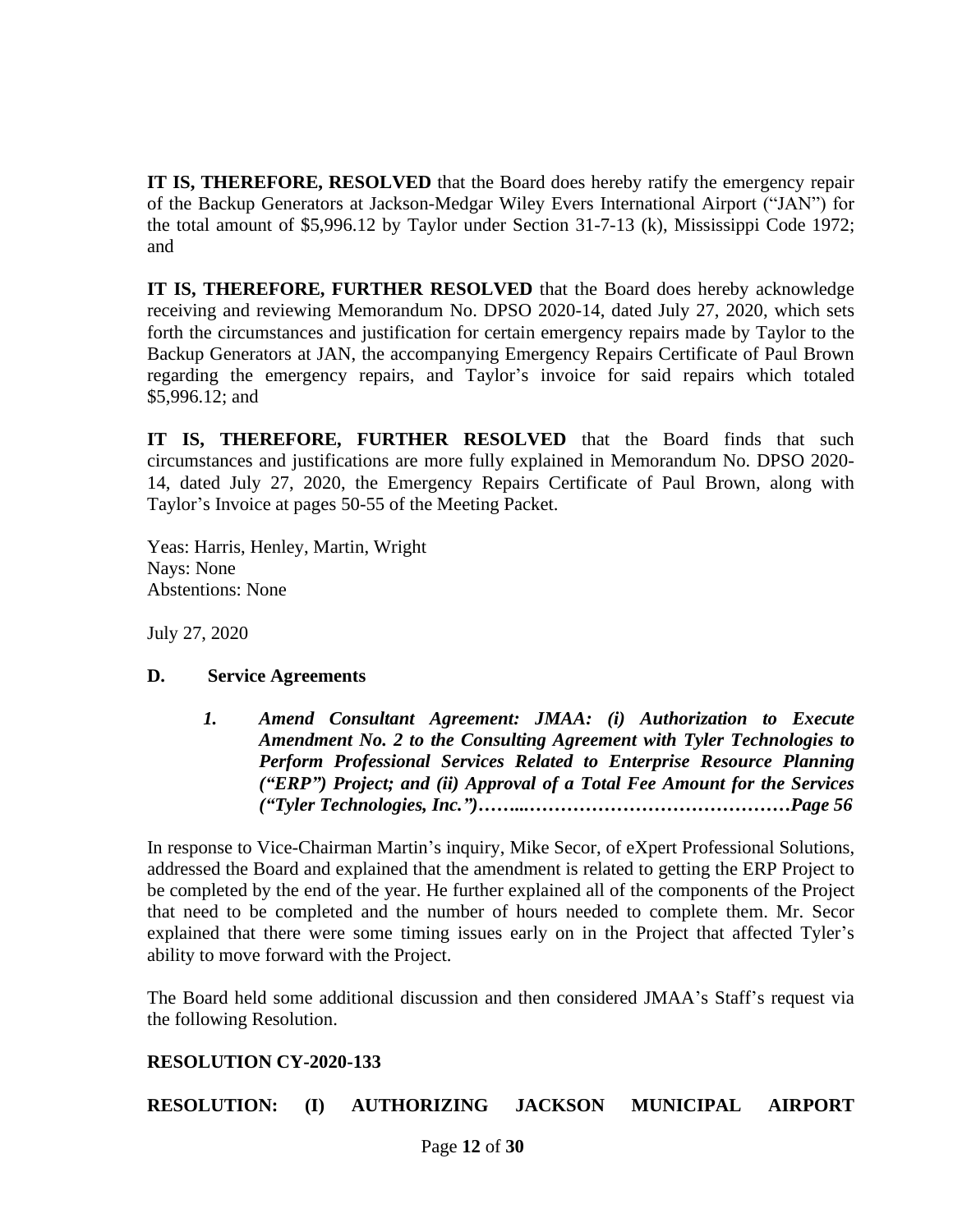### **AUTHORITY'S STAFF TO EXECUTE A SECOND AMENDMENT TO THE ORIGINAL AGREEMENT WITH TYLER TECHNOLOGIES, AFTER JMAA'S LEGAL COUNSEL NEGOTIATES AND DRAFTS AMENDMENT NO. 2; AND (II) APPROVING THE TOTAL FEE AMOUNT NO-TO-EXCEED \$81,900.00 FOR THE ADDITIONAL SERVICES**

Upon motion by Commissioner Pastor Henley, seconded by Vice-Chairman Martin, the following **RESOLUTION** was made and approved by a unanimous vote.

**WHEREAS**, the Board has considered the request of Jackson Municipal Airport Authority's ("JMAA") Staff for: (i) authority to execute a second amendment to the original Agreement ("Agreement") with Tyler Technologies, Inc. ("Tyler") ("Amendment No. 2"), after JMAA's Legal Counsel negotiates and drafts Amendment No. 2 with Tyler, which adds five hundred twenty-four (524) implementation hours and fifty-six (56) project management service hours to the original Agreement and Amendment No. 1 to the Agreement ("Amendment No. 1") related to the Enterprise Resource Planning ("ERP") solution; and (ii) approval of a total fee amount not-to-exceed \$81,900.00 for the additional services; and

**WHEREAS**, the Board finds that such requests, which are explained in Memorandum No. IT 2020-02, dated July 27, 2020, found at pages 56-57 of the Meeting Packet, ought to be granted.

**IT IS, THEREFORE, RESOLVED** that: (i) JMAA's Staff is authorized to execute a second amendment to the original Agreement ("Agreement") with Tyler Technologies, Inc. ("Tyler") ("Amendment No. 2"), after JMAA's Legal Counsel negotiates and drafts Amendment No. 2 with Tyler, which adds five hundred twenty-four (524) implementation hours and fifty-six (56) project management service hours to the original Agreement and Amendment No. 1 to the Agreement ("Amendment No. 1") related to the Enterprise Resource Planning ("ERP") solution; and (ii) the total fee amount not-to-exceed \$81,900.00 for the additional services is approved; and

**IT IS, THEREFORE, FURTHER RESOLVED** that such requests are fully explained in Memorandum No. IT 2020-02, dated July 27, 2020, found on pages 56-57 of the Meeting Packet.

Yeas: Harris, Henley, Martin, Wright Nays: None Abstentions: None

July 27, 2020

*2. Professional Service Agreement with Airways Consulting, LLC, JMAA: (i) Authorization to Negotiate a Professional Services Agreement for Commercial Development Support Services; (ii) Approval of a Total Fee*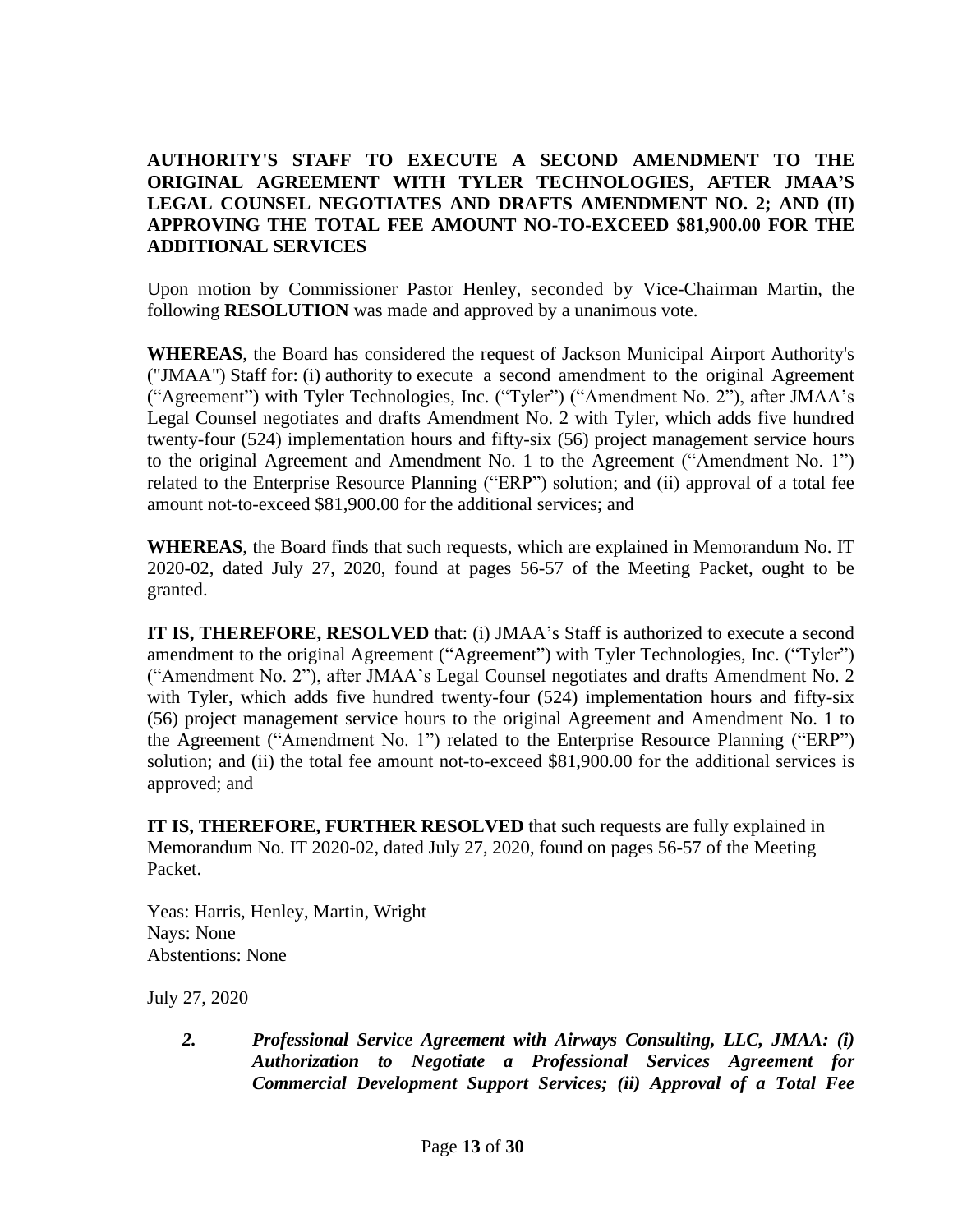### *Amount; and (iii) Approval for a One-Year Term with a One-Year Renewal Option ("Airways Consulting, LLC")…………….…………………….Page 58*

Commissioner Pastor Henley asked if it is possible to hire a JMAA employee to perform the services being provided by Airway Consulting and save on costs.

In response, Mr. Brown informed the Board that it is possible to hire someone for air service development. However, he explained that because Airways Consulting is able to provide services across multiple disciplines, probably JMAA would have to hire and pay two (2) employees to provide the services being provided by Airways Consulting.

Chairman Harris also added that the cost of employees, plus benefits to the employees, should be considered in the cost-benefit analysis regarding Airways Consulting.

Commissioner Pastor Henley commented that the Board should be sure that due diligence is done with this Agreement, as with any other Agreement.

Next, in response to Commissioner LTC(R) Wright's inquiry, Mr. Brown informed the Board that this Agreement term with Airways would begin upon completion of Airways original agreement with JMAA.

The Board held some additional discussion regarding Airways Consulting and then considered the below motion.

### **RESOLUTION CY-2020-134**

**RESOLUTION: (I) AUTHORIZING JACKSON MUNICIPAL AIRPORT AUTHORITY'S STAFF TO EXECUTE A PROFESSIONAL SERVICES AGREEMENT WITH AIRWAYS CONSULTING, LLC, FOR COMMERCIAL DEVELOPMENT SUPPORT SERVICES, AFTER JMAA'S LEGAL COUNSEL NEGOTIATES AND DRAFTS, AN AGREEMENT WITH AIRWAYS; (II) APPROVING THE TOTAL FEE AMOUNT NOT-TO-EXCEED \$100,000.00; AND (III) APPROVING THE ONE (1) YEAR TERM FOR THE AGREEMENT WITH A ONE (1) YEAR RENEWAL OPTION AT THE SOLE DISCRETION OF JMAA'S BOARD OF COMMISSIONERS**

Upon motion by Vice-Chairman Martin, seconded by Commissioner LTC(R) Wright, the following **RESOLUTION** was made and approved by a majority vote 3-1-0.

**WHEREAS**, the Board has considered the request of Jackson Municipal Airport Authority's ("JMAA") Staff for: (i) authority to execute a professional services agreement with Airways Consulting, LLC ("Airways") ("Agreement"), for commercial development support services ("Services"), after JMAA's Legal Counsel negotiates and drafts, an Agreement with Airways; (ii) approval of a total fee amount not-to-exceed \$100,000.00 for the Services; and (iii) approval of a one (1) year term for the Agreement, beginning at the expiration of Airways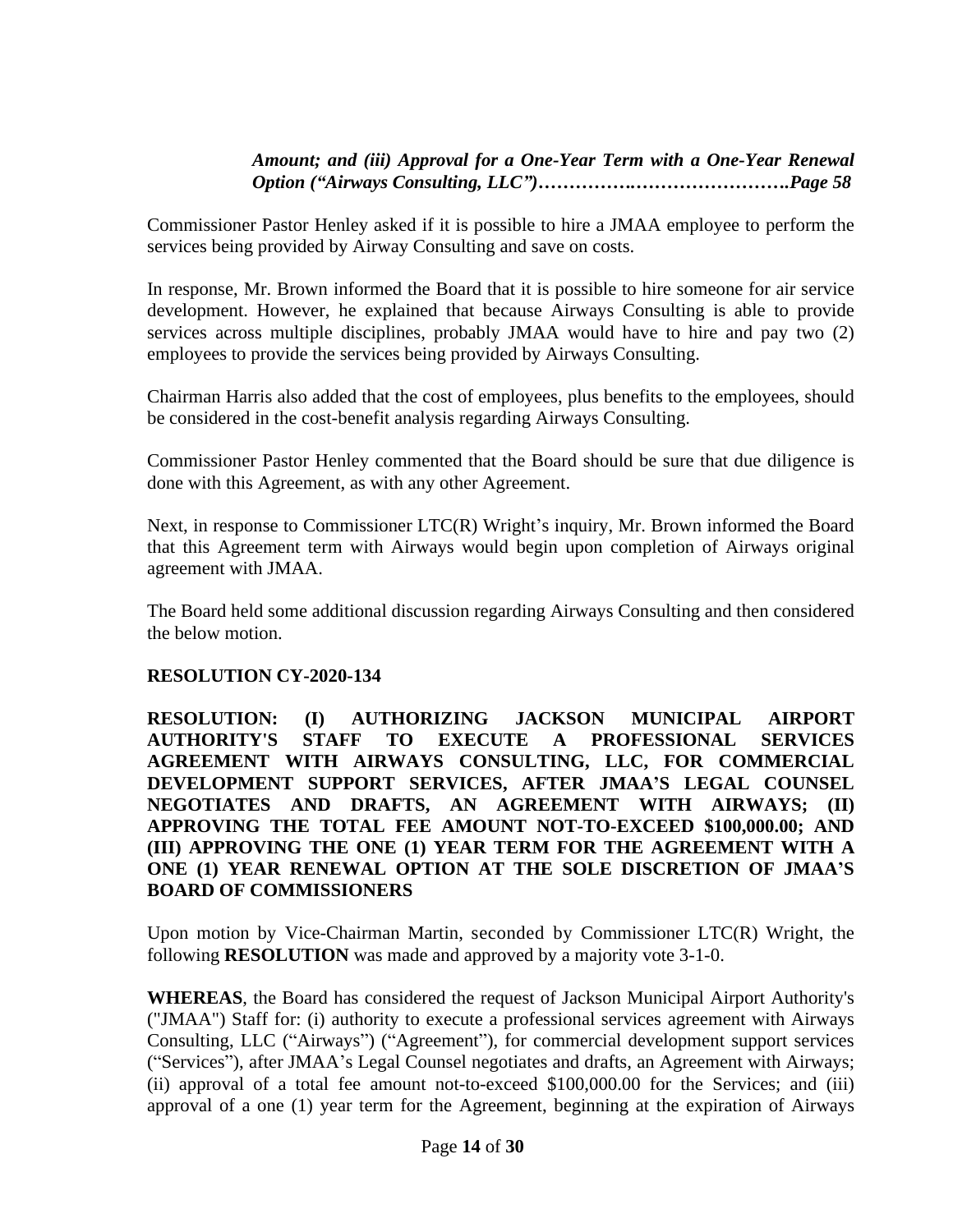current Agreement with JMAA, with a one (1) year renewal option at the sole discretion of JMAA's Board of Commissioners; and

**WHEREAS**, the Board finds that such requests, which are explained in Memorandum No. CS 2020-07, dated July 27, 2020, found at page 58 of the Meeting Packet, ought to be granted.

**IT IS, THEREFORE, RESOLVED** that: (i) JMAA's Staff is authorized to execute a professional services agreement with Airways Consulting, LLC ("Airways") ("Agreement"), for commercial development support services ("Services"), after JMAA's Legal Counsel negotiates and drafts, an Agreement with Airways; (ii) the total fee amount not-to-exceed \$100,000.00 for the Services is approved; and (iii) the one (1) year term for the Agreement, beginning at the expiration of Airways current Agreement with JMAA, with a one (1) year renewal option at the sole discretion of JMAA's Board of Commissioners is approved; and

**IT IS, THEREFORE, FURTHER RESOLVED** that such requests are fully explained in Memorandum No. CS 2020-07, dated July 27, 2020, found on page 58 of the Meeting Packet.

Yeas: Harris, Martin, Wright Nays: Henley Abstentions: None

July 27, 2020

### *3. JMAA: Ratify actions by JMAA's Staff as to Airways Consulting and Steve Luben Agreement dates.*

In response to Commissioner Pastor Henley's inquiry, Mr. Brown informed the Board that JMAA's accounting records be revised to reflect the appropriate dates, etc. as to the Airways' Contract No. 2020-138 and the Luben Contract No. 2020-146.

### **RESOLUTION CY-2020-135**

**RESOLUTION RATIFYING: (I) THE START DATE OF JACKSON MUNICIPAL AIRPORT AUTHORITY'S CURRENT PROFESSIONAL SERVICES AGREEMENT WITH AIRWAYS CONSULTING, LLC, CONTRACT NO. 2020-138, TO REFLECT MARCH 9, 2020, TO ALIGN WITH THE JMAA BOARD ACTION TAKEN ON MARCH 26, 2020; AND (II) THE DATES OF THE PROFESSIONAL SERVICES AGREEMENT WITH STEVE LUBEN, SOLE-PROPRIETOR, CONTRACT NO. 2020- 146, TO REFLECT FEBRUARY 22, 2020 TO MARCH 8, 2020, TO ALIGN WITH THE JMAA BOARD ACTION ON MARCH 26, 2020**

Upon motion by Vice-Chairman Martin, seconded by Commissioner LTC(R) Wright, the following **RESOLUTION** was made and approved by a majority vote 3-1-0.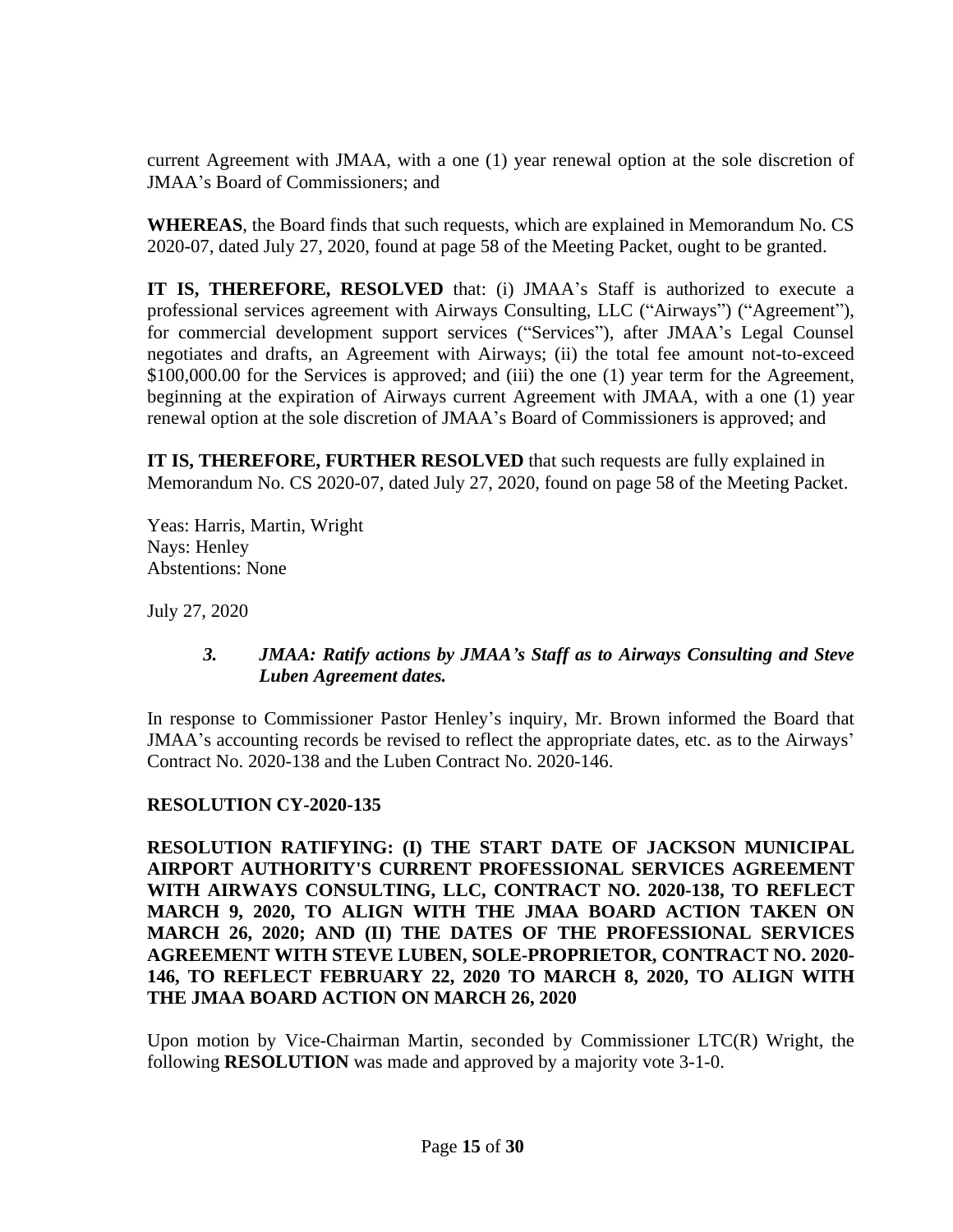**WHEREAS**, the Board has considered ratifying the start date of JMAA's Professional Service Agreement with Airways Consulting, LLC, Contract No. 2020-138, to reflect March 9, 2020, in alignment with the Board's action on March 26, 2020; and

**WHEREAS**, the Board has also considered ratifying the start and end date of JMAA's Professional Service Agreement with Steve Luben, Sole Proprietor, Contract No. 2020-146, to reflect February 22, 2020, through March 8, 2020, in alignment with the Board's action on March 26, 2020.

**IT IS, THEREFORE, RESOLVED** that the Board hereby ratifies the start date of JMAA's Professional Service Agreement with Airways Consulting, LLC, Contract No. 2020-138, to reflect March 9, 2020, in alignment with the Board's action on March 26, 2020; and

**IT IS, THEREFORE, FURTHER RESOLVED** that the Board hereby ratifies the start and end date of JMAA's Professional Service Agreement with Steve Luben, Sole Proprietor, Contract No. 2020-146, to reflect February 22, 2020, through March 8, 2020, in alignment with the Board's action on March 26, 2020.

Yeas: Harris, Martin, Wright Nays: Henley Abstentions: None

July 27, 2020

4. *Professional Services Agreement with Hope Education Services, LLC, JMAA: (i) Authorization to Negotiate a Professional Services Agreement for Human Resources Support Services; (ii) Approve the Total Fee Amount for the Services; and (iii) Approve the Agreement for a One-Year Term, with a One-Year Renewal Option ("Hope Education Services, LLC")…………......................................................................................Page 59*

Commissioner Pastor Henley commented that when JMAA recruited a Human Resource Director, he thought said Human Resource Director would have the skills to perform the proposed tasks for Hope. Continuing, he asked the reason JMAA is entering into a contract of this type during this time when JMAA is furloughing employees.

Chairman Harris explained the furloughs were needed to address the financial situation at that time. She stated that Hope brings the "ready skills" to complete the tasks proposed, instead of needing to train new employees. Further, she said that Hope would perform an internal audit because Human Resources is the gateway to JMAA, and no previous audits were performed.

Mr. Brown added that also Hope would complete the work that was started by P&N and not completed.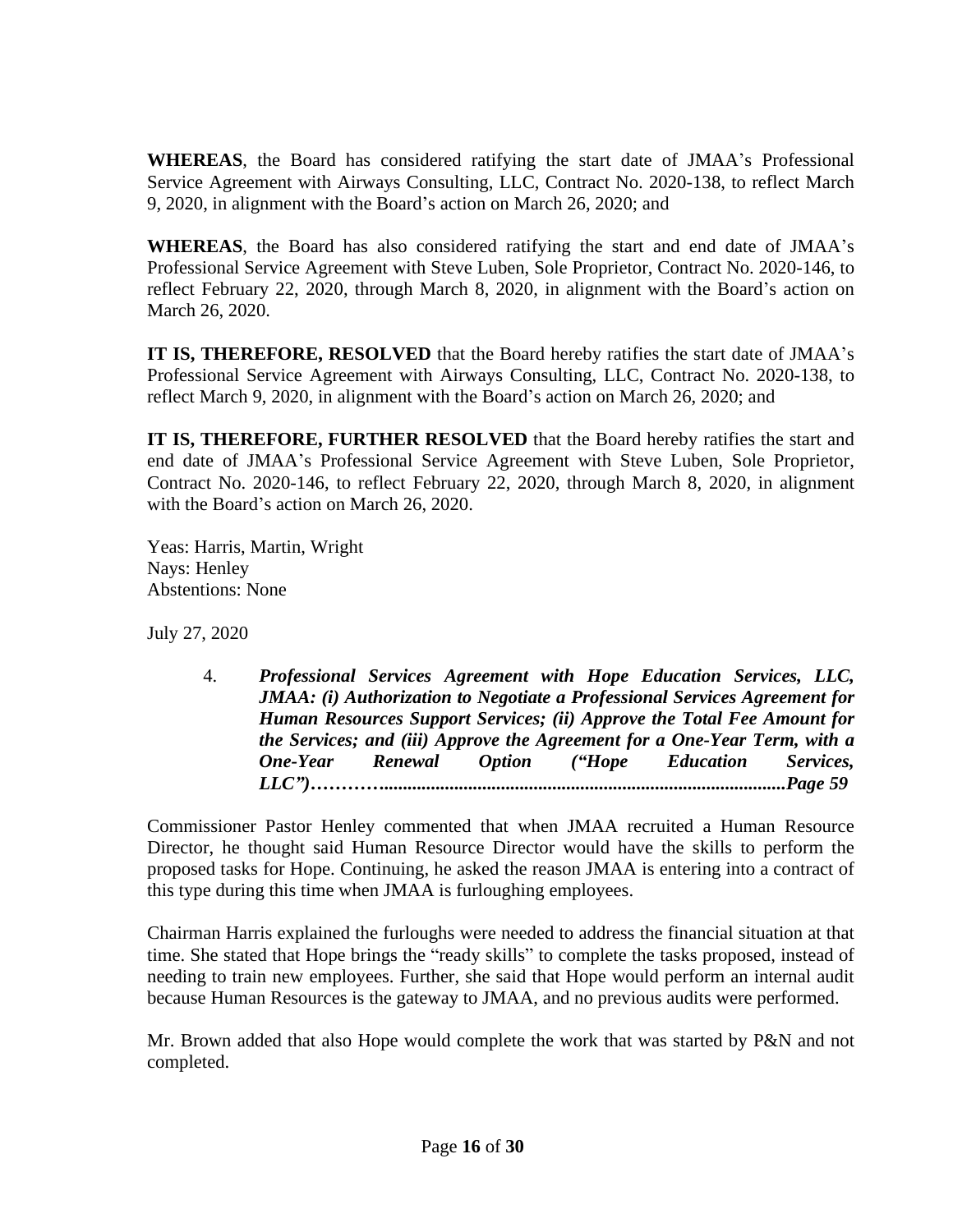The Board further discussed the proposed Hope Agreement and then considered the following motion.

### **RESOLUTION CY-2020-136**

**RESOLUTION: (I) AUTHORIZING JACKSON MUNICIPAL AIRPORT AUTHORITY'S STAFF TO EXECUTE A PROFESSIONAL SERVICES AGREEMENT WITH HOPE EDUCATION SERVICES, LLC ("HOPE") FOR HUMAN RESOURCE SUPPORT SERVICES, AFTER JMAA'S LEGAL COUNSEL SUCCESSFULLY NEGOTIATES AND DRAFTS AN AGREEMENT WITH HOPE; (II) APPROVING THE TOTAL FEE AMOUNT NOT-TO-EXCEED \$95,000.00 FOR THE SERVICES; AND (III) APPROVING THE ONE (1) YEAR TERM FOR THE AGREEMENT WITH A ONE (1) YEAR RENEWAL OPTION AT THE SOLE DISCRETION OF JMAA'S BOARD OF COMMISSIONERS**

Upon motion by Vice-Chairman Martin, seconded by Commissioner LTC(R) Wright, the following **RESOLUTION** was made and approved by a majority vote 3-1-0.

**WHEREAS**, the Board has considered the request of Jackson Municipal Airport Authority's ("JMAA") Staff for: (i) authority to execute a professional services agreement with Hope Education Services, LLC ("Hope") ("Agreement"), for human resources support services ("Services"), after JMAA's Legal Counsel successfully negotiates and drafts an Agreement with Hope; (ii) approval of a total fee amount not-to-exceed \$95,000.00 for the Services; and (iii) approval of a one (1) year term for the Agreement, with a one (1) year renewal option at the sole discretion of JMAA's Board of Commissioners; and

**WHEREAS**, the Board finds that such requests, which are explained in Memorandum No. HR 2020-04, dated July 27, 2020, found at page 59 of the Meeting Packet, ought to be granted.

**IT IS, THEREFORE, RESOLVED** that: (i) JMAA's Staff is authorized to execute a professional services agreement with Hope Education Services, LLC ("Hope") ("Agreement"), for human resources support services ("Services") after JMAA's Legal Counsel successfully negotiates and drafts an Agreement with Hope; (ii) the total fee amount not-to-exceed \$95,000.00 for the Services is approved; and (iii) the one (1) year term for the Agreement, with a one (1) year renewal option at the sole discretion of JMAA's Board of Commissioners is approved; and

**IT IS, THEREFORE, FURTHER RESOLVED** that such requests are fully explained in Memorandum No. HR 2020-04, dated July 27, 2020, found on page 59 of the Meeting Packet.

Yeas: Harris, Martin, Wright Nays: Henley Abstentions: None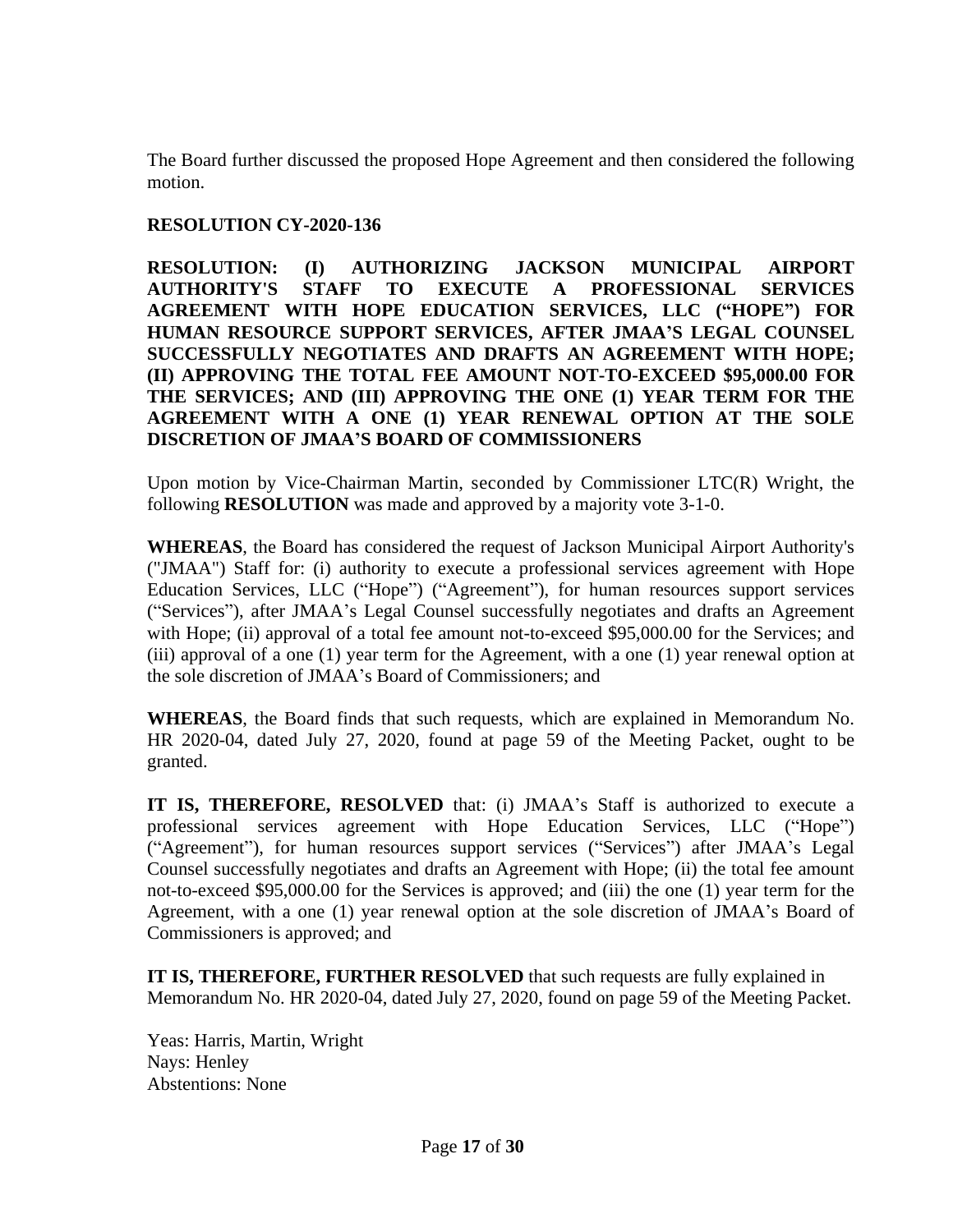July 27, 2020

### **E. Grants**

None.

- **F. Other Matters**
	- *1. Amendment to Delta Airlines Lease Agreement, JMAA: (i) Authorization to Modify and Execute an Amended Lease Agreement with Delta Airlines to Remove Gate-19; and (ii) Approve the Monthly Billing Adjustment of Delta's Monthly Bill ("Delta Airlines")………………………….………….. Page 60*

### **RESOLUTION CY-2020-137**

### **RESOLUTION: (I) AUTHORIZING JACKSON MUNICIPAL AIRPORT AUTHORITY'S STAFF TO EXECUTE ON AUGUST 1, 2020, AN AMENDED LEASE AGREEMENT WITH DELTA AIRLINES ("DELTA"), AFTER JMAA'S LEGAL COUNSEL NEGOTIATES AND DRAFTS AN AMENDED AGREEMENT WITH DELTA THAT EXCLUDES THE LEASE OF GATE-19; AND (II) APPROVING THE \$12,346.45 REDUCTION IN DELTA'S GROSS MONTHLY RENT**

Upon motion by Commissioner Pastor Henley, seconded by Vice-Chairman Martin, the following **RESOLUTION** was made and approved by a unanimous vote.

**WHEREAS**, the Board has considered the request of Jackson Municipal Airport Authority's ("JMAA") Staff for: (i) authority to execute on August 1, 2020, an Amended Lease Agreement ("Amended Agreement") with Delta Airlines ("Delta"), after JMAA's Legal Counsel negotiates and drafts an Amended Agreement with Delta that excludes the lease of Gate-19; and (ii) approval of a \$12,346.45 reduction in Delta's gross monthly rent; and

**WHEREAS**, the Board finds that such requests, which are explained in Memorandum No. Properties 2020-19, dated July 27, 2020, found at page 60 of the Meeting Packet, ought to be granted.

**IT IS, THEREFORE, RESOLVED** that: (i) JMAA's Staff is authorized to execute on August 1, 2020, an Amended Lease Agreement ("Amended Agreement") with Delta Airlines ("Delta"), after JMAA's Legal Counsel negotiates and drafts an Amended Agreement with Delta that excludes the lease of Gate-19; and (ii) approval of a \$12,346.45 reduction in Delta's gross monthly rent; and

**IT IS, THEREFORE, FURTHER RESOLVED** that such requests are fully explained in Memorandum No. Properties 2020-19, dated July 27, 2020, found on page 60 of the Meeting Packet.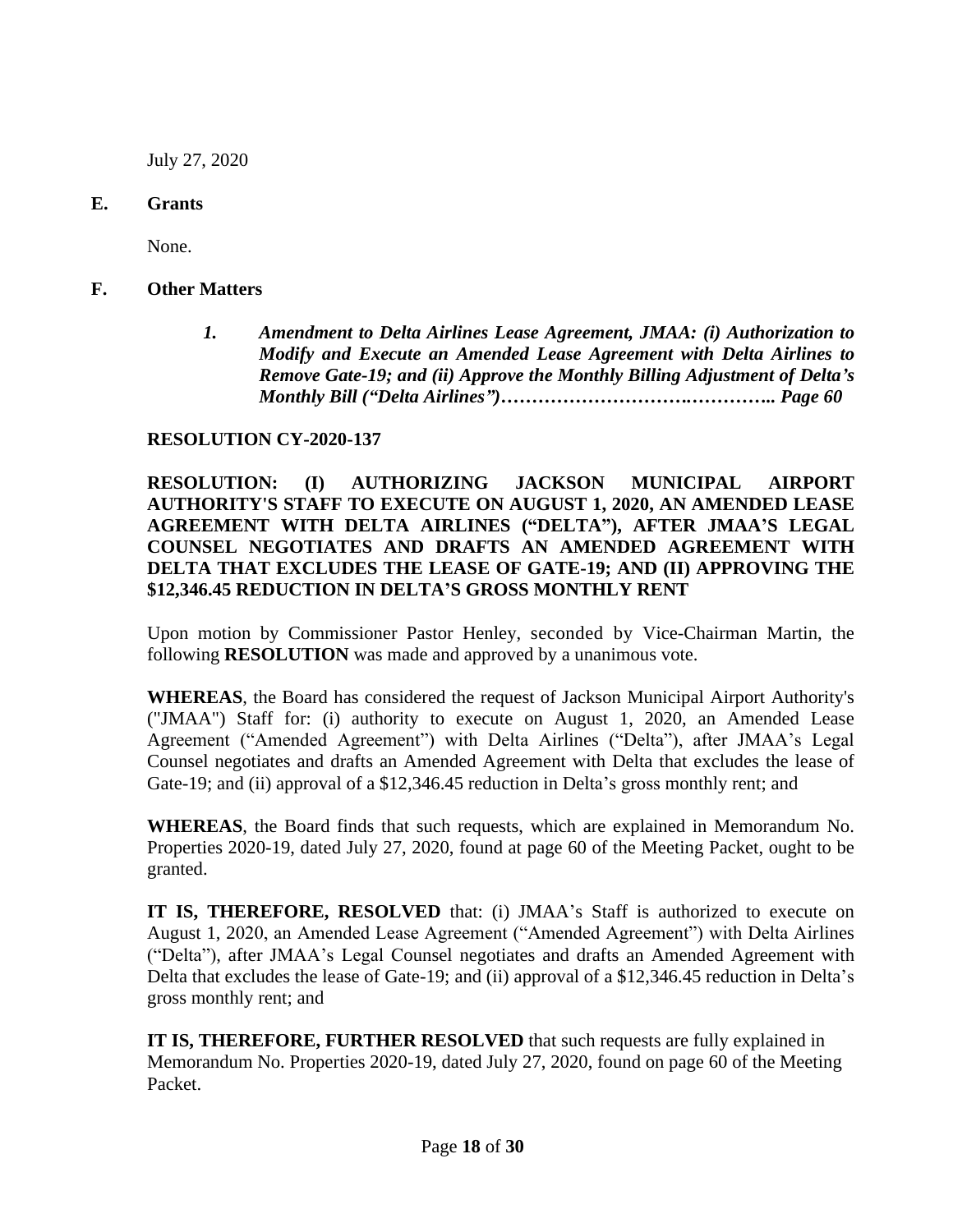Yeas: Harris, Henley, Martin, Wright Nays: None Abstentions: None

July 27, 2020

*2. Antenna License and Ground Lease Extension Amendment #4, JMAA: (i) Authorization to Execute an Antenna Site License and Ground Lease Extension with New Cingular Wireless PCS, LLC; and (ii) Approve the Annual Rate for a One-Year Term ("New Cingular Wireless PCS, LLC")……...............................................................................................Page 61*

In response to Commissioner LTC(R) Wright's inquiry, Mr. Brown informed the Board that New Cingular Wireless currently pays an annual rate of \$26,444.25.

#### **RESOLUTION CY-2020-138**

### **RESOLUTION: (I) AUTHORIZING JACKSON MUNICIPAL AIRPORT AUTHORITY'S STAFF TO EXECUTE AN ANTENNA SITE LICENSE AND GROUND LEASE EXTENSION AMENDMENT NO. 4 WITH NEW CINGULAR WIRELESS PCS, LLC; AND (II) APPROVING THE ANNUAL RATE FOR A ONE (1) YEAR TERM**

Upon motion by Vice-Chairman Martin, seconded by Commissioner Pastor Henley, the following **RESOLUTION** was made and approved by a unanimous vote.

**WHEREAS**, the Board has considered the request of Jackson Municipal Airport Authority's ("JMAA") Staff for: (i) authority to execute an extension of the Antenna Site License and Ground Lease Extension Amendment #4 ("Amendment #4"), with New Cingular Wireless PCS, LLC ("Licensee"), after JMAA's Legal Counsel negotiates and drafts Amendment #4 and; (ii) approval of an annual rate of \$26,444.25 for the one (1)-year term of Amendment #4; and

**WHEREAS**, the Board finds that such requests, which are explained in Memorandum No. Properties 2020-21, dated July 27, 2020, found at page 61-62 of the Meeting Packet, ought to be granted.

**IT IS, THEREFORE, RESOLVED** that: (i) JMAA's Staff is authorized to execute an extension of the Antenna Site License and Ground Lease Extension Amendment #4 ("Amendment #4"), with New Cingular Wireless PCS, LLC ("Licensee"), after JMAA's Legal Counsel negotiates and drafts Amendment #4 and; (ii) the annual rate of \$26,444.25 for the one (1)-year term of Amendment #4 is approved; and

**IT IS, THEREFORE, FURTHER RESOLVED** that such requests are fully explained in Memorandum No. Properties 2020-21, dated July 27, 2020, found on page 61-62 of the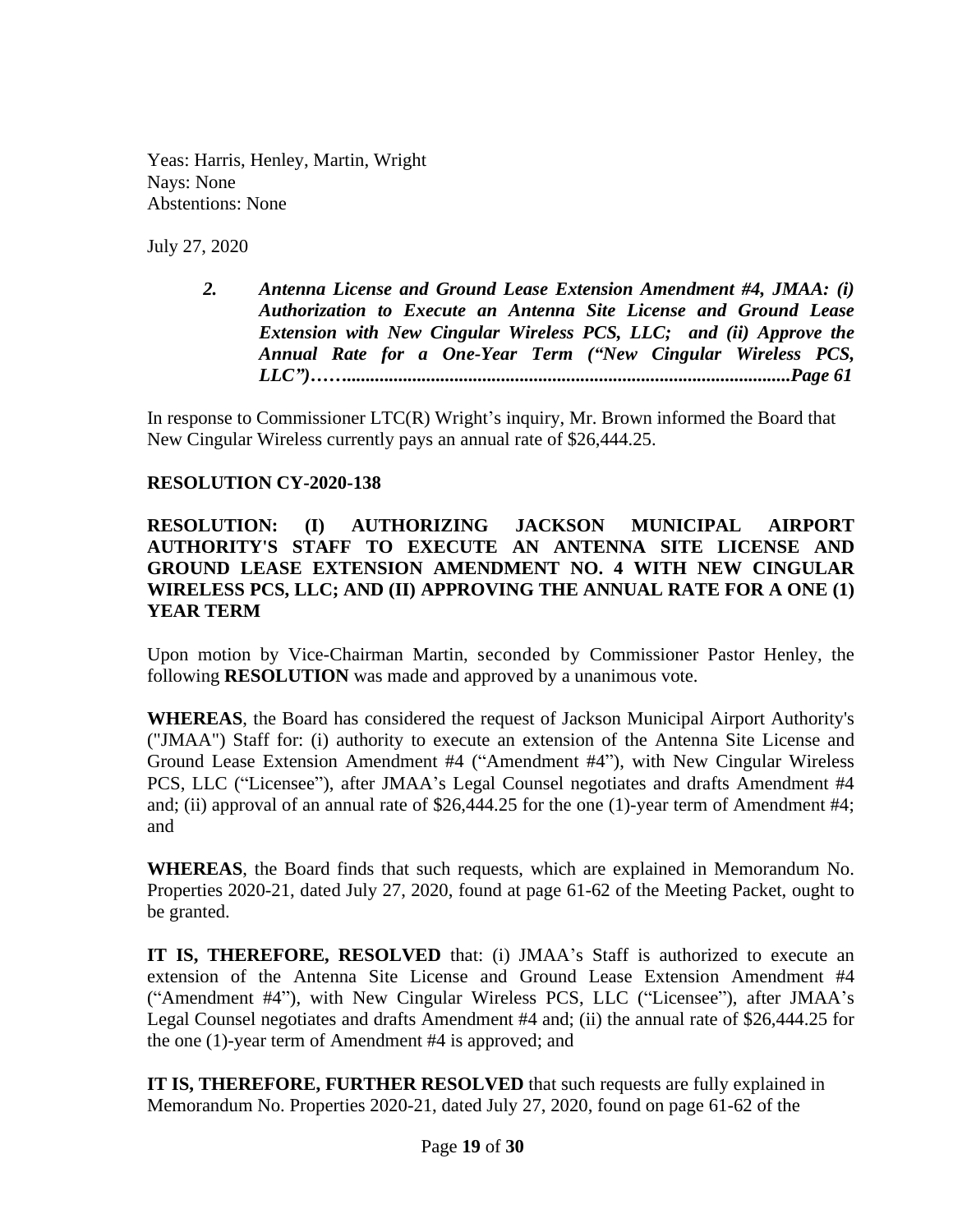Meeting Packet.

Yeas: Harris, Henley, Martin, Wright Nays: None Abstentions: None

July 27, 2020

**3.** *Trademark and Naming of the JMAA Human Resources Professional Development Program "JetSet," JMAA: (i) Authorization to Approve "JetSet" as of the Official Title of the JMAA Human Resources Professional Development Program; and (ii) To Engage in Legal Counsel to Secure the Rights and/or Trademark…………………….……..………………….Page 63*

Vice-Chairman Martin moved that the JMAA Board approve JMAA's Staff's request, and Commissioner LTC(R) Wright seconded the motion.

Commissioner Pastor Henley then asked if it is necessary to include authorizing JMAA's Staff to pay the costs associated with engaging Legal Counsel to secure the rights and trademarks.

Vice-Chairman Martin then amended his motion to include authorizing Staff to pay the appropriate fees associated with securing the rights and trademarks to JetSet. Commissioner LTC(R) Wright then seconded the amended motion, and the Board resolved the following:

# **RESOLUTION CY-2020-139**

**RESOLUTION: (I) APPROVING "JETSET" AS THE OFFICIAL TITLE OF THE JMAA HUMAN RESOURCES ("HR") PROFESSIONAL DEVELOPMENT PROGRAM; (II) AUTHORIZING JMAA'S STAFF TO ENGAGE LEGAL COUNSEL, IF NEEDED, TO SECURE THE RIGHTS AND/OR TRADEMARKS REGARDING THE OFFICIAL TITLE; AND (III) AUTHORIZING JMAA'S STAFF TO PAY THE APPROPRIATE FEES ASSOCIATED WITH SECURING THE RIGHTS AND/OR TRADEMARKS REGARDING THE OFFICIAL TITLE**

Upon motion by Vice-Chairman Martin, seconded by Commissioner LTC(R) Wright, the following **RESOLUTION** was made and approved by a unanimous vote.

**WHEREAS**, the Board has considered the request of Jackson Municipal Airport Authority's ("JMAA") Staff for: (i) approval of "JetSet" as the official title of the JMAA Human Resources ("HR") Professional Development Program; (ii) authorization to engage legal counsel, if needed, to secure the rights and/or trademarks regarding the official title; and (iii) authorization to pay the appropriate fees associated with securing the rights and/or trademarks regarding the official title; and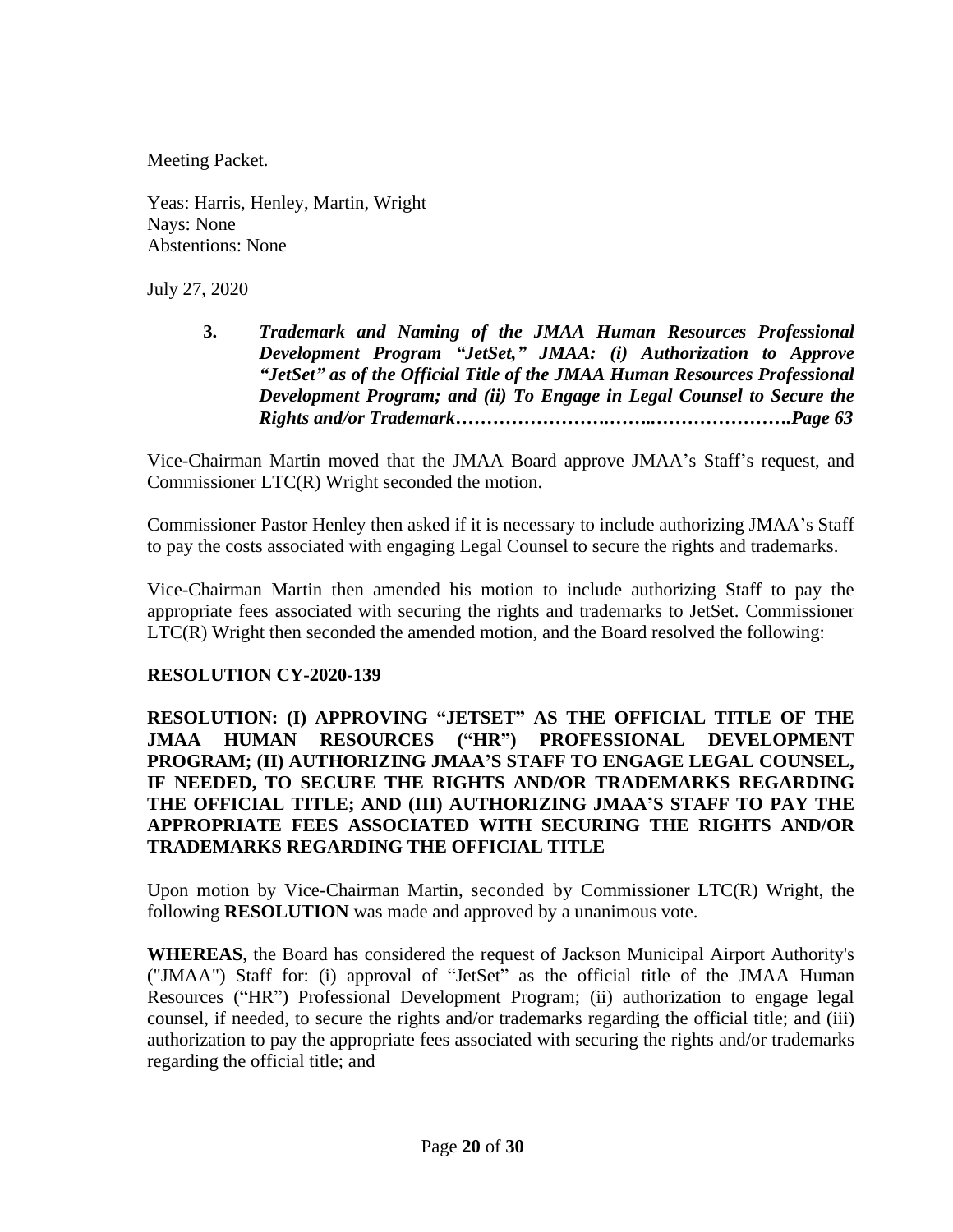**WHEREAS**, the Board finds that such requests, other than the Board's authority to pay the associated fees associated with securing the rights and/or trademarks, are fully explained in Memorandum No. CS 2020-06, dated July 27, 2020, found at pages 63-64, of the Meeting Packet, ought to be granted.

**IT IS, THEREFORE, RESOLVED** that: (i) "JetSet" is approved as the official title of the JMAA Human Resources ("HR") Professional Development Program; (ii) JMAA's Staff is authorized to engage legal counsel, if needed, to secure the rights and/or trademarks regarding the official title; and (iii) JMAA's Staff is authorized to pay the appropriate fees associated with securing the rights and/or trademarks regarding the official title; and

**IT IS, THEREFORE, FURTHER RESOLVED** that such requests, other than the Board's authority to pay the associated fees associated with securing the rights and/or trademarks, are fully explained in Memorandum No. CS 2020-06, dated July 27, 2020, found at pages 63-64, of the Meeting Packet.

Yeas: Harris, Henley, Martin, Wright Nays: None Abstentions: None

July 27, 2020

Next, Chairman Harris announced that the Board would revisit the Income Statement for June 2020, which was previously tabled. She confirmed that Staff completed the actions requested by the Board as to the classification of the CARES ACT Grant Funds.

Commissioner Pastor Henley then moved to remove from the table the previously tabled motion to approve the Income Statement. The motion was seconded by Vice-Chairman Martin and approved by a unanimous vote.

The Board then considered the Income Statement and resolved the following:

# **RESOLUTION CY-2020-140**

# **RESOLUTION ACCEPTING/APPROVING THE JUNE 2020 INCOME STATEMENT**

Upon motion by Vice-Chairman Martin, seconded by Commissioner LTC(R) Wright, the following **RESOLUTION** was made and approved by a majority vote 3-1-0.

**WHEREAS,** the Board of Commissioners (the "Board") of the Jackson Municipal Airport Authority (the "Authority") reviewed and considered the Authority's Income Statement for the month and period ending June 30, 2020, which is included in the Regular Board Meeting Packet at pages 36-38, and was distributed to the Board before the July 27, 2020 Regular Board Meeting.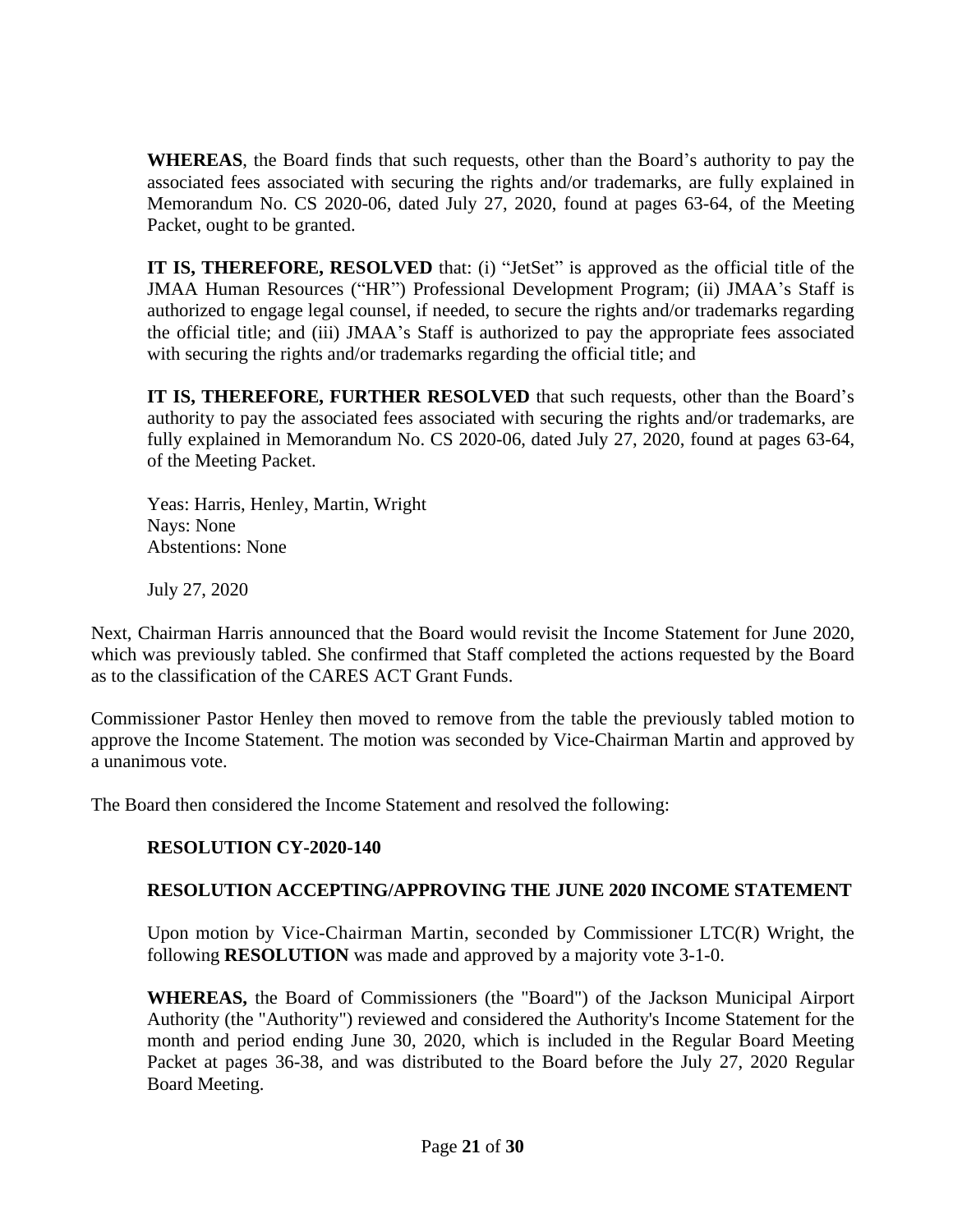**IT IS, THEREFORE, RESOLVED** that the Board hereby accepts and approves the Income Statement for June 2020.

Yeas: Harris, Martin, Wright Nays: Henley Abstentions: None

July 27, 2020

#### *4. RESOLUTION REQUIRING ALL PERSONS ENTERING JMAA'S AIRPORTS TO WEAR FACE-COVERINGS ON JMAA PROPERTY TO COMBAT THE COVID- 19 VIRUS*

Attorney Walker explained that the Board needs to determine whether there will be exemptions to the face-covering mandate regarding the hearing impaired, infants/children, or other medical or behavioral conditions that prevent persons from wearing masks. Further, Attorney Walker explained that the Board needs to determine a date on which the mandate will terminate.

The Board held some discussion and determined that JMAA's mandate should align with the City of Jackson, MS's Executive Order, and the State of Mississippi's Executive Order regarding medical exemptions and hearing impaired exemptions. Further, the Board determined that the mandate will terminate when the Center for Disease Control and Prevention no longer recommends the wearing of face-coverings by people when they are outside their homes.

### **RESOLUTION CY-2020-141**

### **RESOLUTION: REQUIRING ALL PERSONS ENTERING THE CAMPUSES OF JACKSON-MEDGAR WILEY EVERS INTERNATIONAL AIRPORT AND HAWKINS FIELD AIRPORT TO WEAR FACE-COVERINGS**

Upon motion by Commissioner Pastor Henley, seconded by Vice-Chairman Martin, the following **RESOLUTION** was made and approved by a unanimous vote.

Page **22** of **30 WHEREAS**, the Jackson Municipal Airport Authority ("JMAA"), is a municipal airport authority organized and existing under the laws of the State of Mississippi, Sec. 61-3-1 Miss. Code of 1972, et al. and pursuant to Sec. 61-3-15, Miss. Code of 1972 it has the powers including to establish, enact and enforce ordinances, rules, regulations, and standards for public safety; to protect property, health, and lives and to enhance the general welfare of the authority by restricting the movements of citizens or any group thereof on the property of the authority when there is imminent danger to the public safety because of freedom of movement thereof; to regulate the entrances to property and buildings of the authority and the way of ingress and egress to and from the same; and to appoint and discharge police officers with jurisdiction limited to the property of the airport authority and authorization to enforce the ordinances, rules, and regulations of the authority, as well as the laws of the State of Mississippi, and to issue citations for infractions of all of such ordinances, rules, regulations,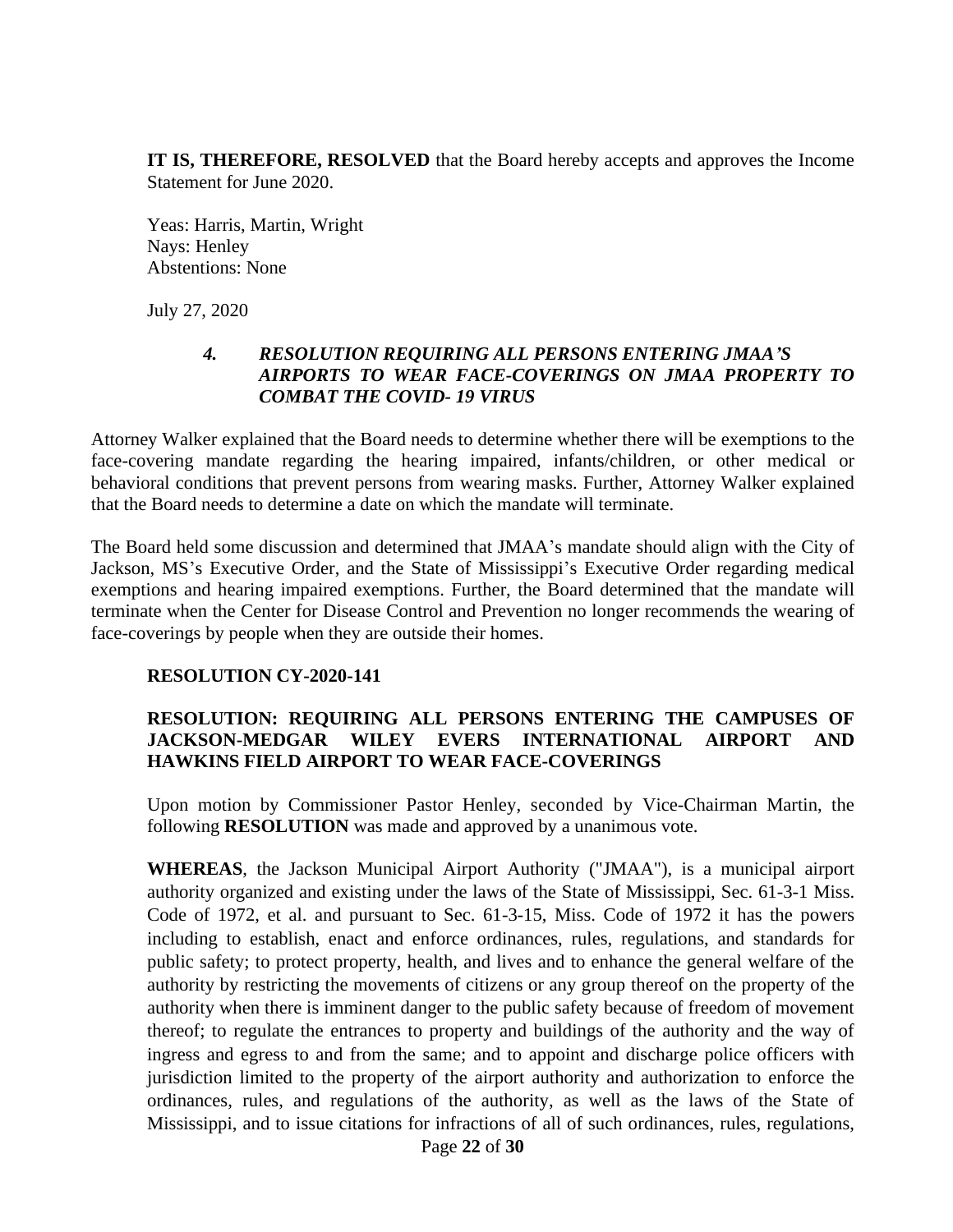standards, and laws of the State of Mississippi returnable to the court of appropriate jurisdiction; and

**WHEREAS**, on January 31, 2020, the United States Department of Health and Human Services Secretary Alex Azar declared a public health emergency for COVID-19 beginning on January 27, 2020, on March 11, 2020, the World Health Organization characterized COVID-19 as a pandemic, and on March 13, 2020, the President of the United States declared a nationwide state of emergency due to the coronavirus COVID-19 pandemic; and

**WHEREAS**, on July 19, 2020, the Governor of the State of Mississippi issued Executive Order 1509, which among other things required the wearing of a face-covering, covering nose and mouth, while inside businesses and business operations, except in limited situations, in Mississippi counties, including but not limited to Hinds, Rankin, and Madison Counties; and

**WHEREAS**, on July 2, 2020, the City of Jackson, Mississippi, issued a Second Amended Stay Safe Jackson Executive Order, which among other things required the wearing of a facecovering, covering nose and mouth when in a public place and unable to maintain at least six feet of social distancing, except in limited situations, in the City of Jackson, Mississippi; and

**WHEREAS**, the United States Center for Disease Control highly recommends the wearing of face-coverings; and

**WHEREAS**, all of the airlines serving the Jackson-Medgar Wiley Evers International Airport require all passengers to wear face-coverings; and

**WHEREAS**, currently in the State of Mississippi, and in the Jackson, Mississippi Metropolitan Area, the daily number of persons contracting the COVID-19 disease is rising daily;

**WHEREAS**, the Board of Commissioners ("Board") of the Jackson Municipal Airport Authority ("JMAA") finds that the wearing of face-coverings promotes the public safety and health of everyone; and

**WHEREAS**, the Board of JMAA finds that requiring all persons entering the campuses of the Jackson-Medgar Wiley Evers International Airport and the Hawkins Field Airport shall be required to wear a face-covering at all times while on those campuses; and

**WHEREAS**, face-coverings are not required on JMAA's Property for the following:

- 1. Persons who cannot wear a face-covering due to a documented medical or behavioral condition, who have medically documented trouble breathing or are incapacitated, or whose healthcare professional has recommended in a printed document that a face-covering not be worn; and
- 2. Persons seeking to communicate with someone who is hearing-impaired in a way that requires the mouth to be visible; and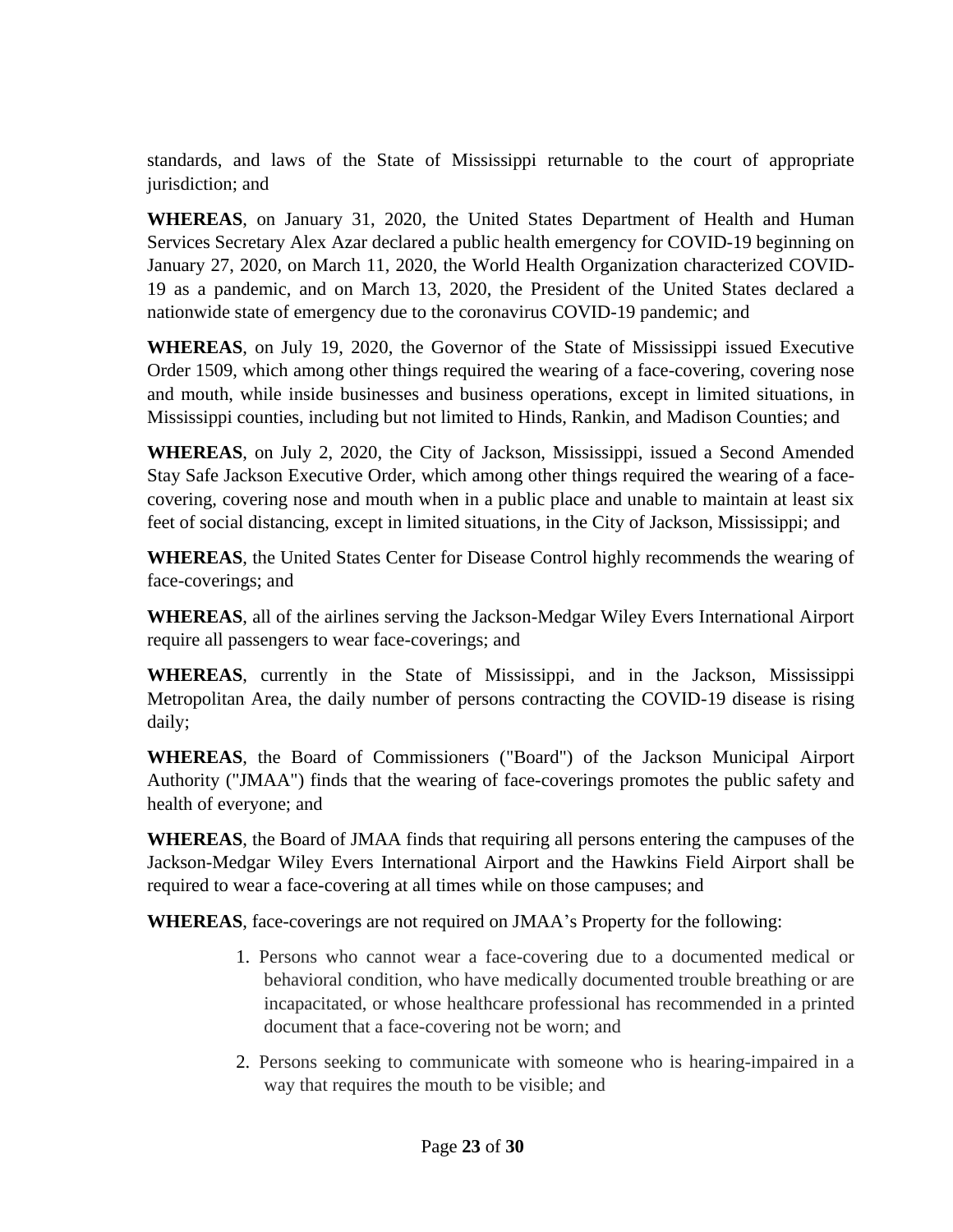**WHEREAS**, the Face-Covering Mandate shall terminate when the Center for Disease Control and Prevention rescinds its recommendation that persons wear face-coverings outside their homes regarding the Covid-19 Pandemic.

**IT IS, THEREFORE, RESOLVED**, that all persons entering the campuses of the Jackson-Medgar Wiley Evers International Airport and the Hawkins Field Airport shall wear facecoverings coverings at all times while on said campuses; and

**IT IS, THEREFORE, FURTHER RESOLVED**, that the Staff of the Jackson Municipal Airport Authority shall post on the entrance doors of all buildings and parking areas of the Jackson-Medgar Wiley Evers International Airport and the Hawkins Field Airport and other prominent places at said airport signs notifying members of the public that face-coverings are required to be worn the entire time they are on the campuses of said airports; and

**IT IS, THEREFORE, FURTHER RESOLVED**, that the Staff of the Jackson Municipal Airport Authority shall post on the website for JMAA notice to members of the public that face-coverings are required to be worn the entire time they are on the campuses the Jackson-Medgar Wiley Evers International Airport and the Hawkins Field Airport; and

**IT IS, THEREFORE, FURTHER RESOLVED**, that face-coverings are not required on JMAA's Property for the following:

- 1. Persons who cannot wear a face-covering due to a documented medical or behavioral condition, who have medically documented trouble breathing or are incapacitated, or whose healthcare professional has recommended in a printed document that a face-covering not be worn; and
- 2. Persons seeking to communicate with someone who is hearing-impaired in a way that requires the mouth to be visible; and

**IT IS, THEREFORE, FURTHER RESOLVED**, that this Resolution shall take effect immediately upon passage by the Board of Commissioners of the Jackson Municipal Airport Authority.

**IT IS, THEREFORE, FURTHER RESOLVED**, that this Face-Covering Mandate shall terminate when the Center for Disease Control and Prevention regarding the Covid-19 Pandemic rescinds its recommendation that persons wear face-coverings outside their homes.

Yeas: Harris, Henley, Martin, Wright Nays: None Abstentions: None

July 27, 2020

*5. On-Call "Ad Hoc" Fencing Services, JMAA: Authorize Staff to Publish a Request for Proposals for On-Call/Adhoc Fencing Services for Jackson-Medgar Wiley Evers International Airport and Hawkins Field Airport*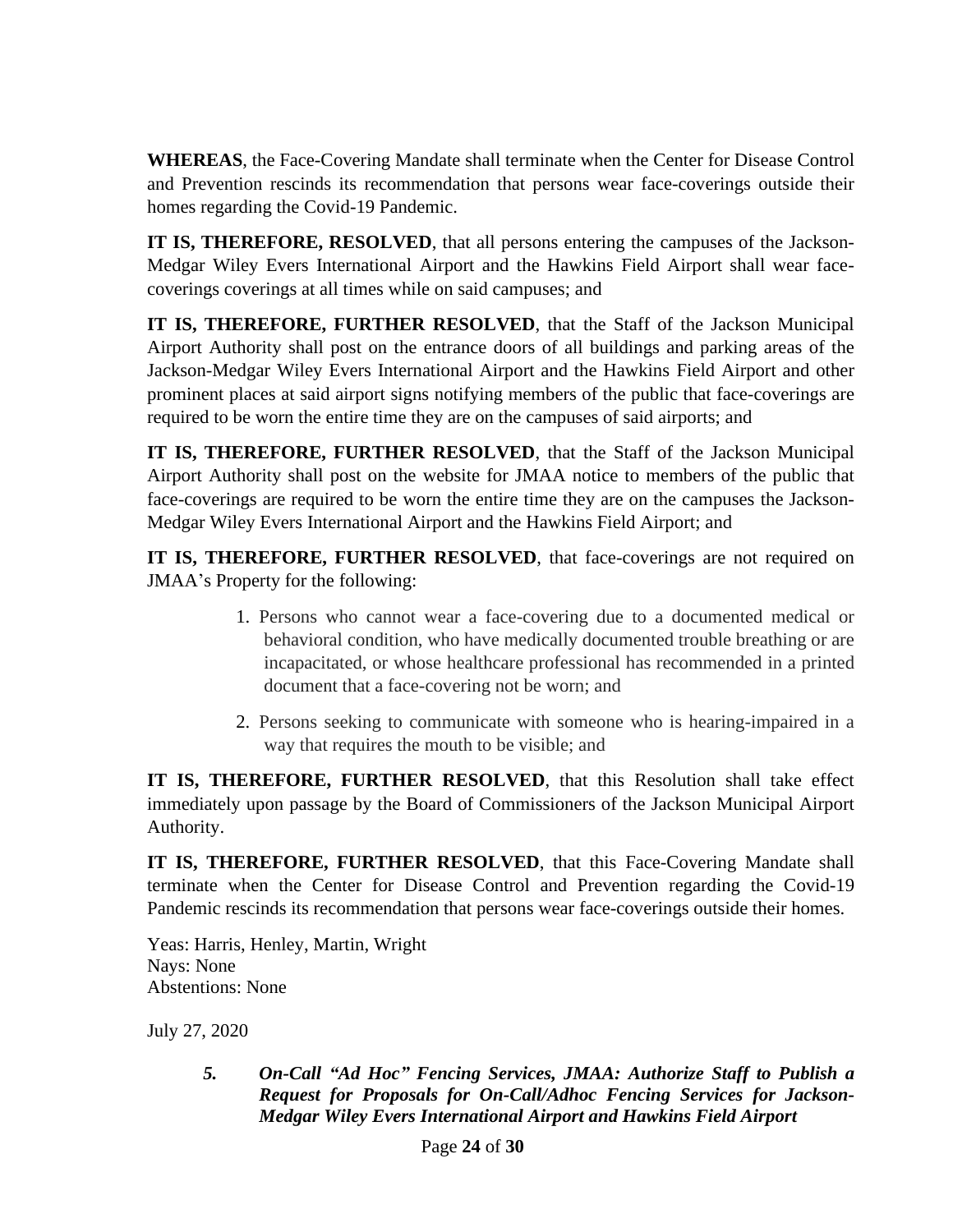Mr. Brown explained that in light of the needed emergency services to repair the Security Perimeter Fence in the Air Operations Area at Jackson-Medgar Wiley Evers International Airport, Staff requests authorization to publish a Request for Proposals ("RFP") for on-call, "ad hoc" fencing services. Mr. Brown further explained the requested terms. The Board considered the request and resolved the following.

#### **RESOLUTION CY-2020-142**

**RESOLUTION: (I) AUTHORIZING JACKSON MUNICIPAL AIRPORT AUTHORITY'S STAFF TO PUBLISH A REQUEST FOR PROPOSALS FOR ON-CALL "AD HOC" FENCING SERVICES; AND (II) APPROVAL OF A ONE (1) YEAR CONTRACT TERM FOR THE ON-CALL "AD HOC" SERVICES IN AN AMOUNT NOT TO EXCEED \$50,000.00**

Upon motion by Vice-Chairman Martin, seconded by Commissioner LTC(R) Wright, the following **RESOLUTION** was made and approved by a unanimous vote.

**WHEREAS**, the Board has considered the request of Jackson Municipal Airport Authority's ("JMAA") Staff for: (i) authority to publish a Request for Proposals ("RFP") for on-call, "ad hoc" fencing services (including emergency repair, assessments, and material recommendations) in support of securing all areas of the Jackson-Medgar Wiley Evers International Airport ("JAN") and Hawkins Field Airport ("HKS"); and (ii) approval of a one (1) year contract term for the on-call, "ad hoc" fencing services in an amount not to exceed \$50,000.00 during the term; and

**WHEREAS**, JMAA Staff's requests were fully explained by Mr. Paul A. Brown, Chief Executive Officer, during the July 27, 2020 Board Meeting.

**IT IS, THEREFORE, RESOLVED** that: (i) JMAA's Staff is authorized to publish a Request for Proposals ("RFP") for on-call, "ad hoc" fencing services (including emergency repair, assessments, and materials recommendations) in support of securing all areas of the Jackson-Medgar Wiley Evers International Airport ("JAN") and Hawkins Field Airport ("HKS"); and (ii) the one (1) year contract term for the on-call "ad hoc" fencing services in an amount not to exceed \$50,000.00 during the term is approved.

Yeas: Harris, Henley, Martin, Wright Nays: None Abstentions: None

July 27, 2020

#### **OPEN SESSION**

The Board, pursuant to the motion of Vice-Chairman Martin, seconded by Commissioner LTC(R)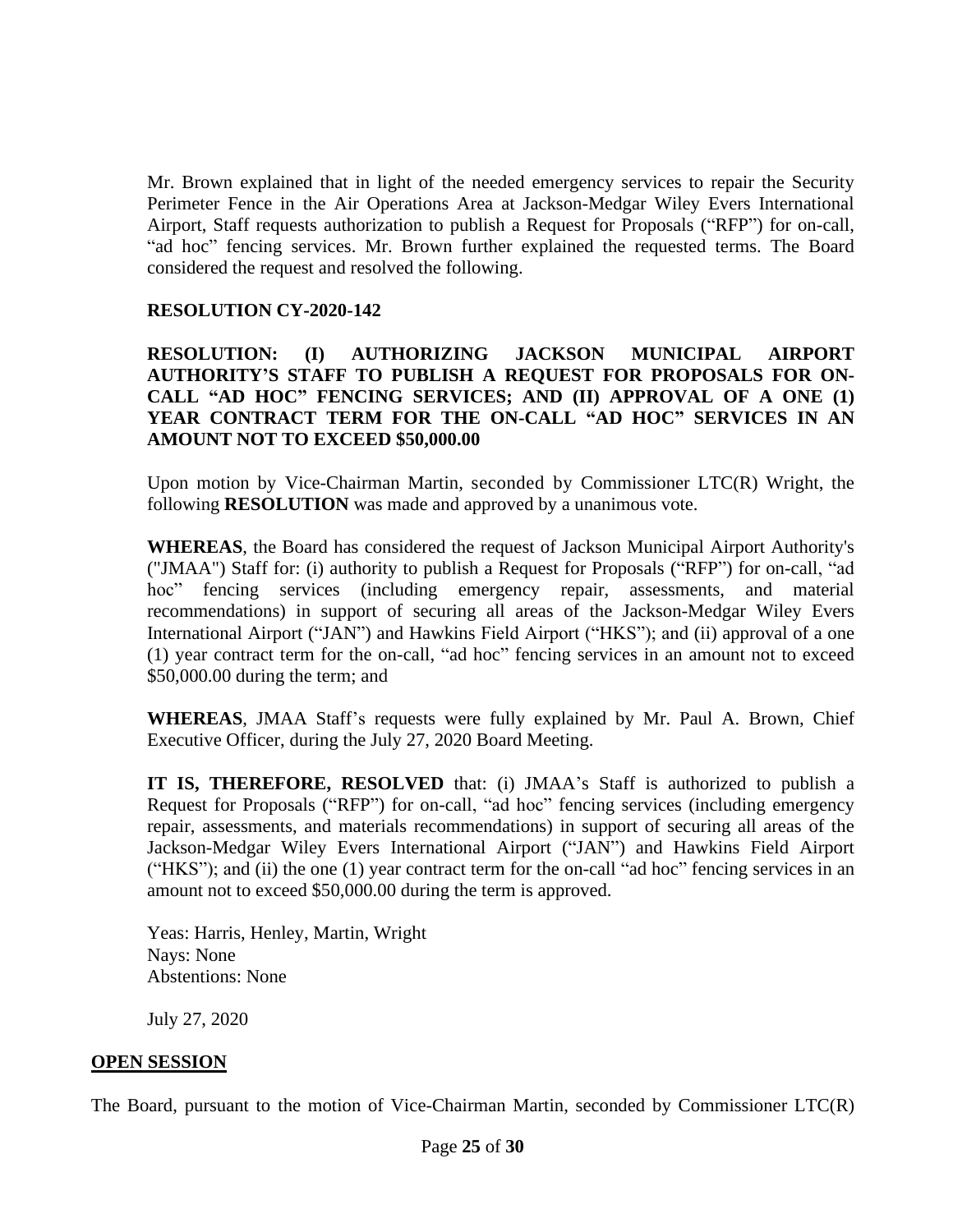Wright, by a unanimous vote, resolved to close the Meeting. Chairman Harris asked all, except Mr. Paul A. Brown, CEO, and attorneys from Walker Group, PC, to vacate the room. All other persons attending the Meeting telephonically or via video conference were disconnected from the Meeting.

All present, with the exceptions noted, were directed to vacate the room; this was done.

The Board went into Closed Session at 5:39 p.m.

# **CLOSED SESSION**

After a discussion regarding the matters proposed to be discussed in Executive Session, Vice-Chairman Martin moved that the Board enter Executive Session to consider: two (2) personnel matters regarding prospective, executive-level employees; one (1) personnel matter regarding the classification of employees; and two (2) personnel matters regarding incumbent employees. Commissioner LTC(R) Wright seconded the motion, and the Commissioners resolved to enter Executive Session for the stated purposes by a unanimous vote.

The Closed Session ended at 5:42 p.m.

### **OPEN SESSION**

Chairman Harris then invited persons outside the room to re-enter, and some did. Chairman Harris then stated in Open Session that the Board, during Closed Session, voted to enter Executive Session to discuss: two (2) personnel matters regarding prospective executive-level employees; one (1) personnel matter regarding the classification of employees; and two (2) personnel matters regarding incumbent employees. Further, she stated that Vice-Chairman Martin made the motion to go into Executive Session, Commissioner LTC(R) Wright seconded the motion, and the Commissioners, by a unanimous vote, resolved to enter Executive Session for the stated purposes.

Chairman Harris asked all present, except for Mr. Paul A. Brown, CEO, and attorneys from Walker Group, PC, to vacate the room.

The Board went into Executive Session at 5:44 p.m.

### **EXECUTIVE SESSION**

During the Executive Session, the Board discussed: two (2) personnel matters regarding prospective, executive-level employees; one (1) personnel matter regarding the classification of employees; and two (2) personnel matters regarding incumbent employees.

*1. The Board took the following action as to the first personnel matter regarding a prospective, executive-level employee.*

### **RESOLUTION CY-2020-143**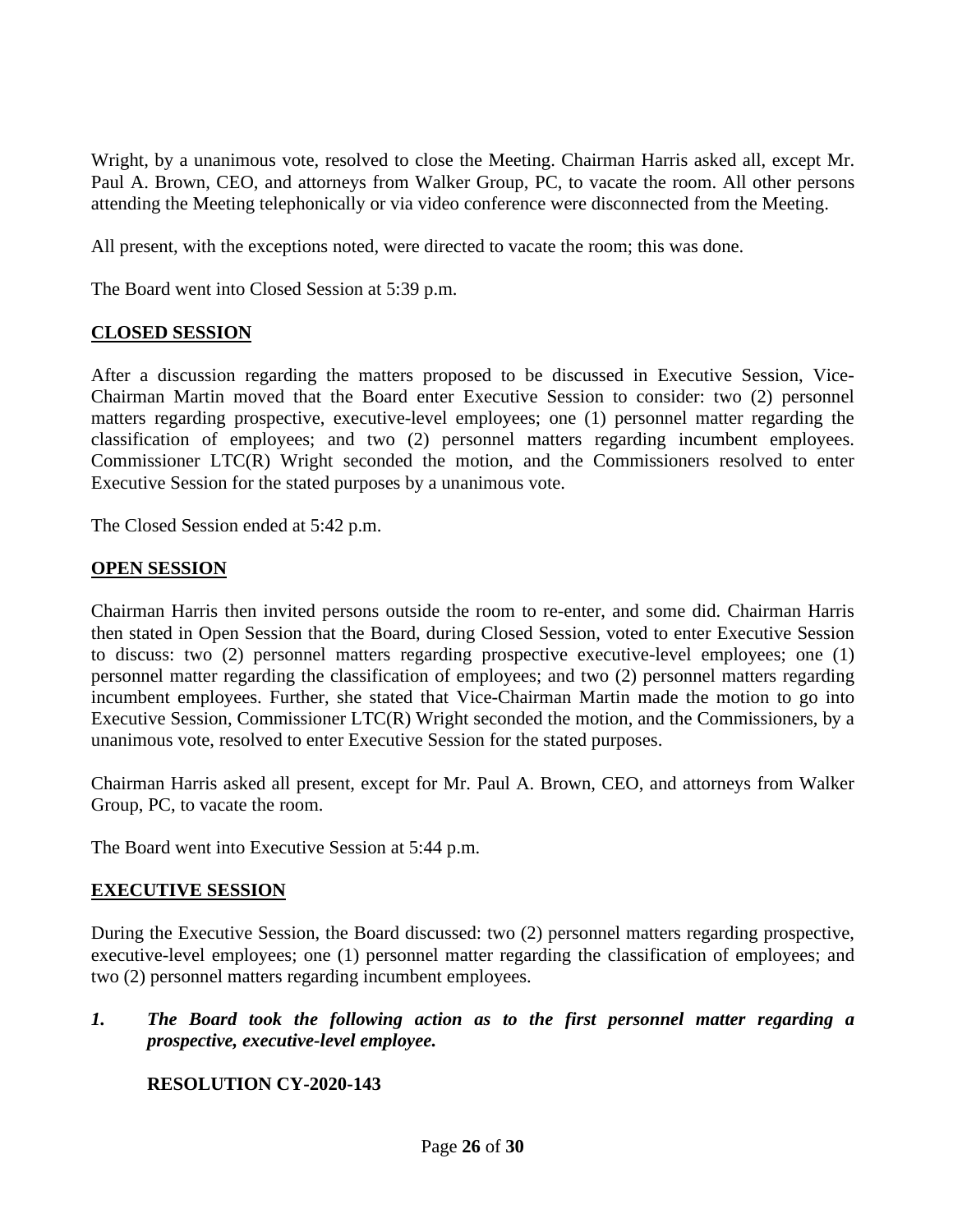### **RESOLUTION REGARDING A PROSPECTIVE, EXECUTIVE-LEVEL EMPLOYEE**

Upon motion by Vice-Chairman Martin, seconded by Commissioner  $\text{LTC}(R)$  Wright, the following **RESOLUTION** was made and approved by a unanimous vote.

**WHEREAS**, the Board considered and discussed the information provided by Staff of Jackson Municipal Airport Authority ("JMAA") as to a prospective, executive-level position during the Executive Session; and

**IT IS, THEREFORE, RESOLVED** that the Board authorizes JMAA's CEO to offer employment to a prospective, executive-level employee identified during Executive Session for an executive-level position with the benefit and compensation package specified during Executive Session.

Yeas: Harris, Henley, Martin, Wright Nays: None Abstentions: None

July 27, 2020

**2.** *The Board took the following action as to a personnel matter regarding the classification of employees.*

### **RESOLUTION CY-2020-144**

### **RESOLUTION ADOPTING CERTAIN UPDATED SECTIONS OF THE ORGANIZATIONAL CHART FOR THE JACKSON MUNICIPAL AIRPORT AUTHORITY**

Upon Motion by Vice-Chairman Martin, seconded by Commissioner LTC(R) Wright, the following **RESOLUTION** was made and approved by a unanimous vote.

**WHEREAS,** the Jackson Municipal Airport Authority ("JMAA") previously adopted an Organizational Chart for JMAA; and

**WHEREAS,** Mr. Paul A. Brown, CEO, recommended updating and amending certain sections of JMAA's current Organizational Chart for JMAA to operate more efficiently, effectively, and expeditiously; and

**WHEREAS**, the Board of Commissioners of JMAA reviewed and studied the proposed updated and amended sections of JMAA's Organizational Chart, a copy of which is attached to this Resolution as Exhibit 1, and the Board finds that said proposed amended sections of the Organizational Chart should be adopted and implemented as the amended sections of the Organizational Chart for JMAA.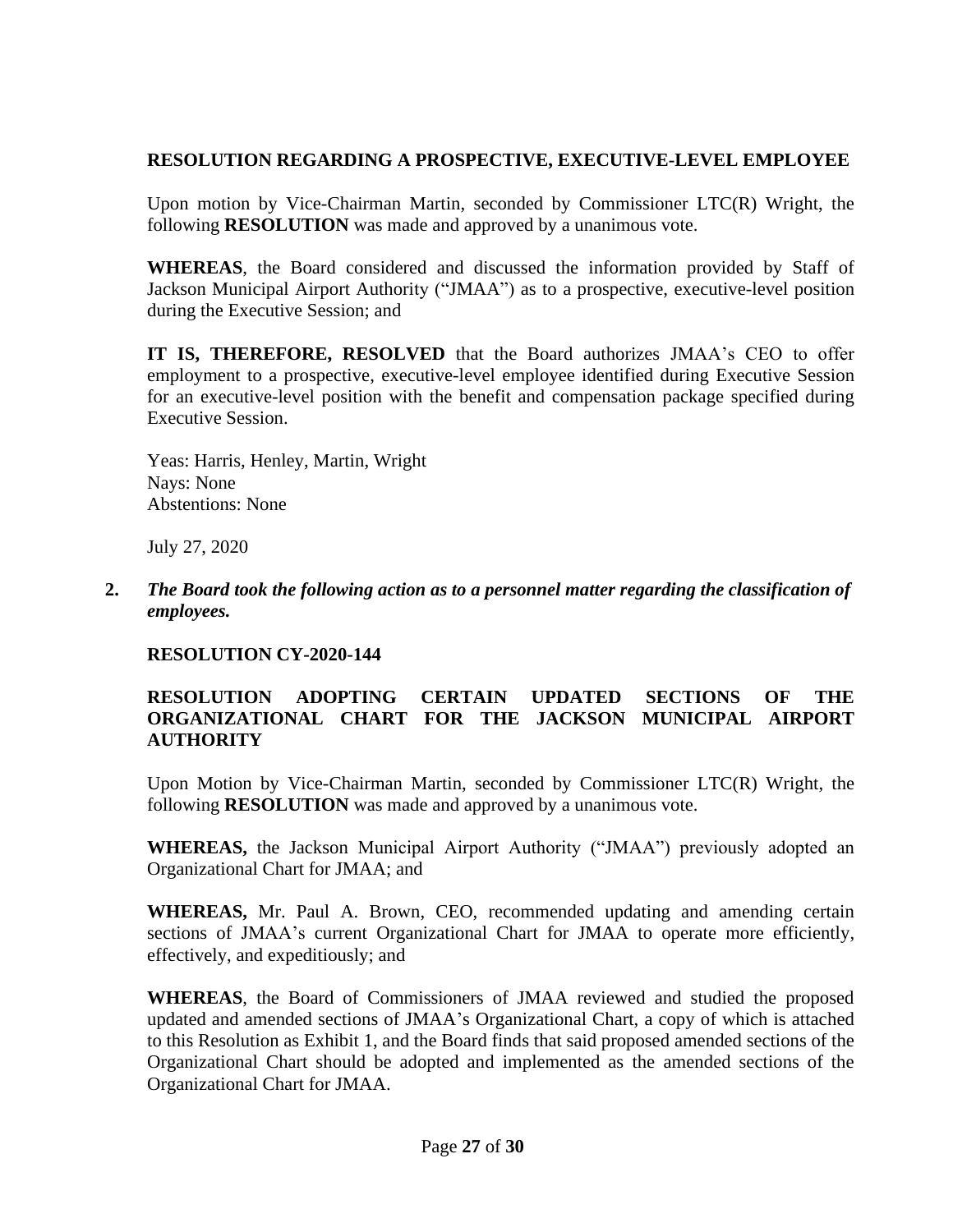**IT IS, THEREFORE, RESOLVED** that the Board approves the proposed updated and amended sections of JMAA's Organizational Chart, a copy of which is attached as Exhibit 1 to this Resolution, as amended sections of the Organizational Chart for the Jackson Municipal Airport Authority and authorizes the use and implementation of said updated and amended sections of the Organizational Chart upon adoption of this resolution.

Yeas: Harris, Henley, Martin, Wright Nays: None Abstentions: None

July 27, 2020

*3. The Board took the following action as to the second personnel matter regarding a prospective, executive-level employee.*

### **RESOLUTION CY-2020-145**

### **RESOLUTION REGARDING A PROSPECTIVE, EXECUTIVE-LEVEL EMPLOYEE**

Upon motion by Commissioner Pastor Henley, seconded by Vice-Chairman Martin, the following **RESOLUTION** was made and approved by a unanimous vote.

**WHEREAS**, the Board considered and discussed the information provided by Staff of Jackson Municipal Airport Authority ("JMAA") as to a prospective, executive-level position during the Executive Session; and

**IT IS, THEREFORE, RESOLVED** that the Board authorizes JMAA's CEO to offer employment to a prospective, executive-level employee identified during Executive Session for an executive-level position with the benefit and compensation package specified during Executive Session.

Yeas: Harris, Henley, Martin, Wright Nays: None Abstentions: None

July 27, 2020

*4. The Board took the following action as to the first personnel matter regarding an incumbent employee.*

### **RESOLUTION CY-2020-146**

#### **RESOLUTION AS TO A PERSONNEL MATTER REGARDING AN INCUMBENT EMPLOYEE**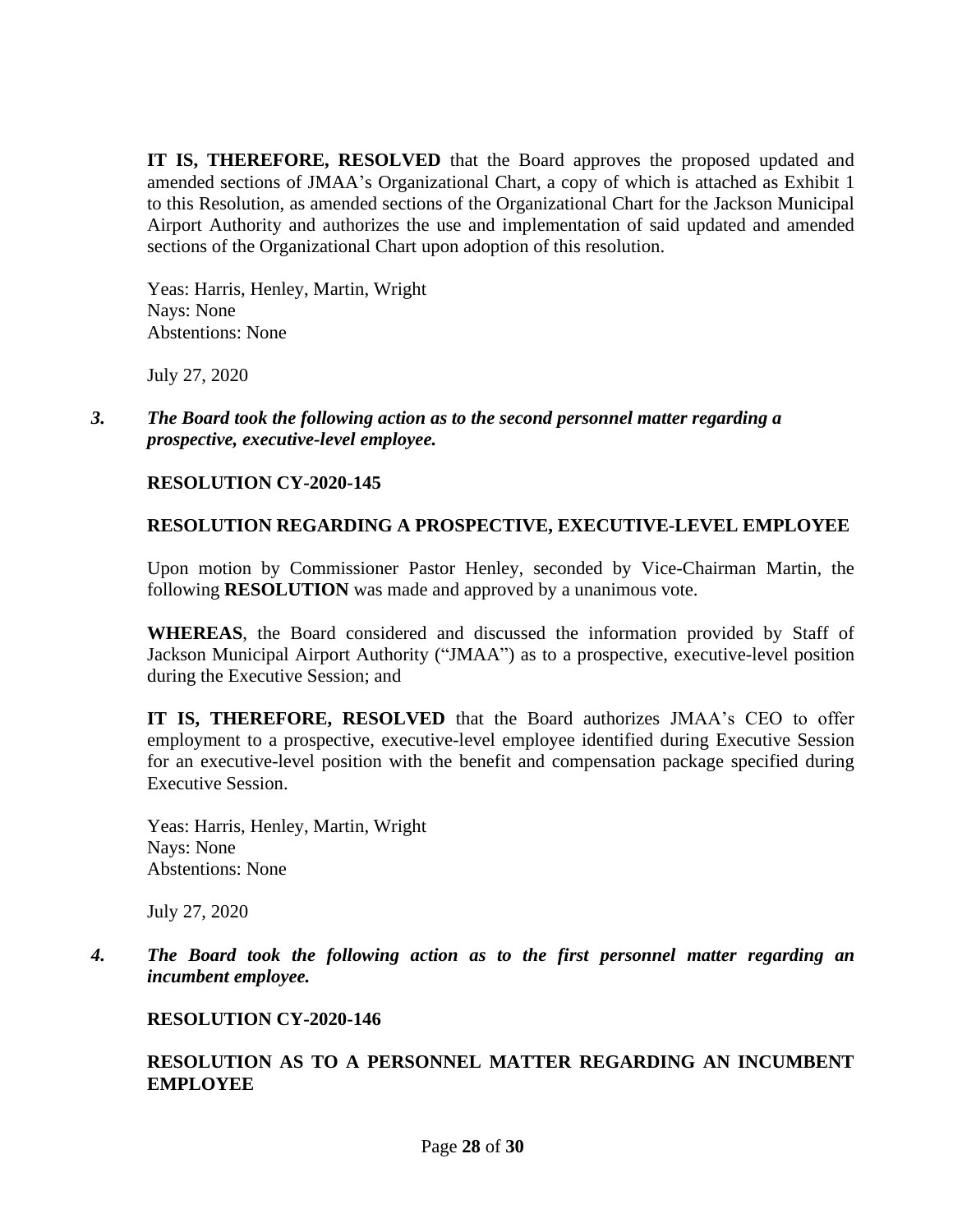Upon Motion by Vice-Chairman Martin, seconded by Commissioner LTC(R) Wright, the following **RESOLUTION** was made and approved by a majority vote 3-1-0.

**WHEREAS**, the JMAA Board of Commissioners considered the recommendation of Staff of the Jackson Municipal Airport Authority ("JMAA") as to an incumbent employee as specified during Executive Session.

**IT IS, THEREFORE, RESOLVED** that JMAA's Staff is authorized to take action as specified during Executive Session as to an incumbent employee.

Yeas: Harris, Martin, Wright Nays: Henley Abstentions: None

July 27, 2020

*5. The Board took the following action as to the second personnel matter regarding an incumbent employee.*

#### **RESOLUTION CY-2020-147**

#### **RESOLUTION AS TO A PERSONNEL MATTER REGARDING AN INCUMBENT EMPLOYEE**

Upon Motion by Vice-Chairman Martin, seconded by Commissioner LTC(R) Wright, the following **RESOLUTION** was made and approved by a majority vote 3-1-0.

**WHEREAS**, the JMAA Board of Commissioners considered the recommendation of Staff of the Jackson Municipal Airport Authority ("JMAA") as to an incumbent employee as specified during Executive Session.

**IT IS, THEREFORE, RESOLVED** that JMAA's Staff is authorized to take action as specified during Executive Session as to an incumbent employee.

Yeas: Harris, Martin, Wright Nays: Henley Abstentions: None

July 27, 2020

Upon motion by Vice-Chairman Martin, seconded by Chairman Harris, and unanimous approval of the Commissioners, the Executive Session ended at 6:50 p.m.

### **OPEN SESSION**